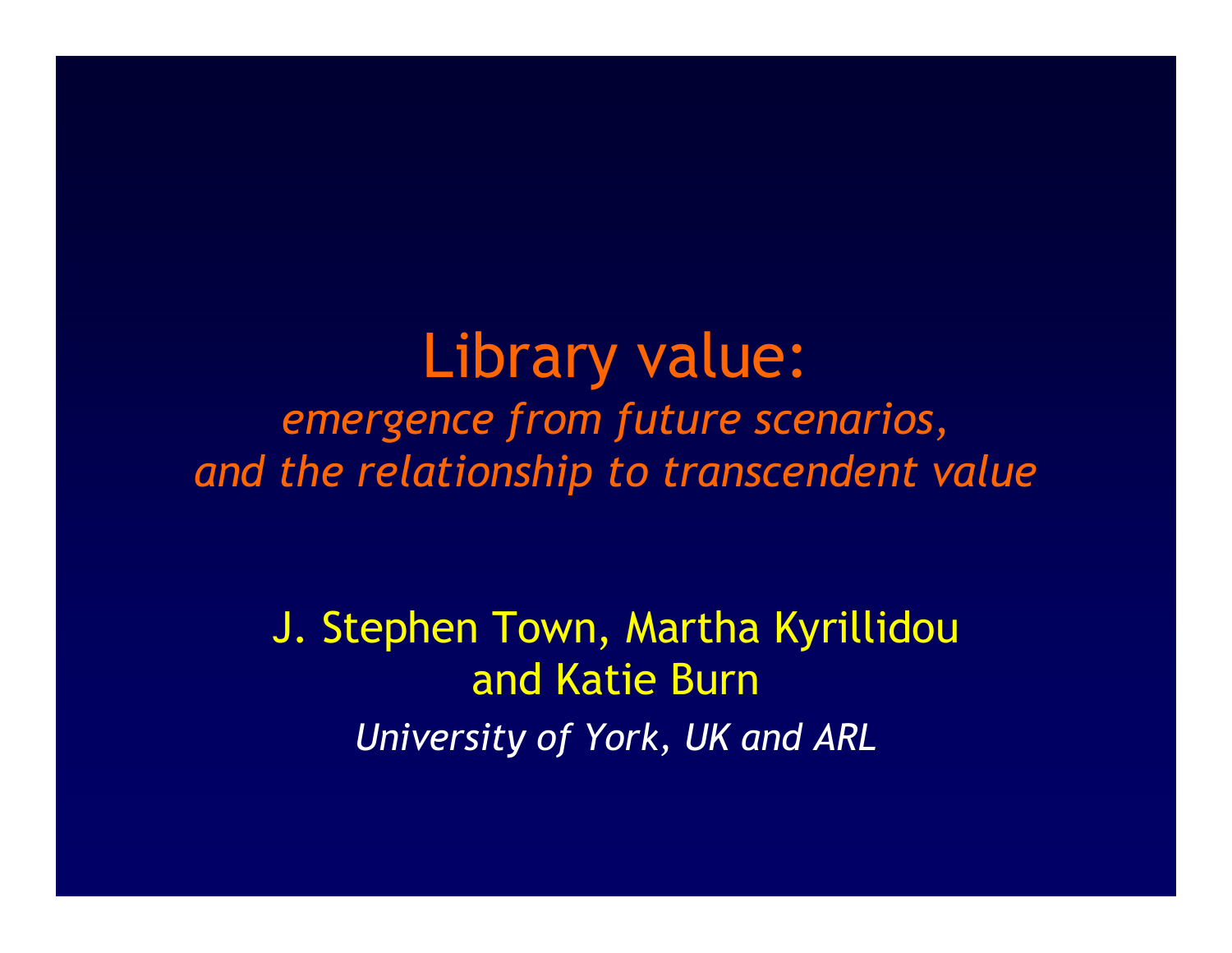#### Summary

- • Understanding value and impact measurement
- • The Library future value proposition emerging from scenario planning
- •The development of a value scorecard which demonstrates transcendent value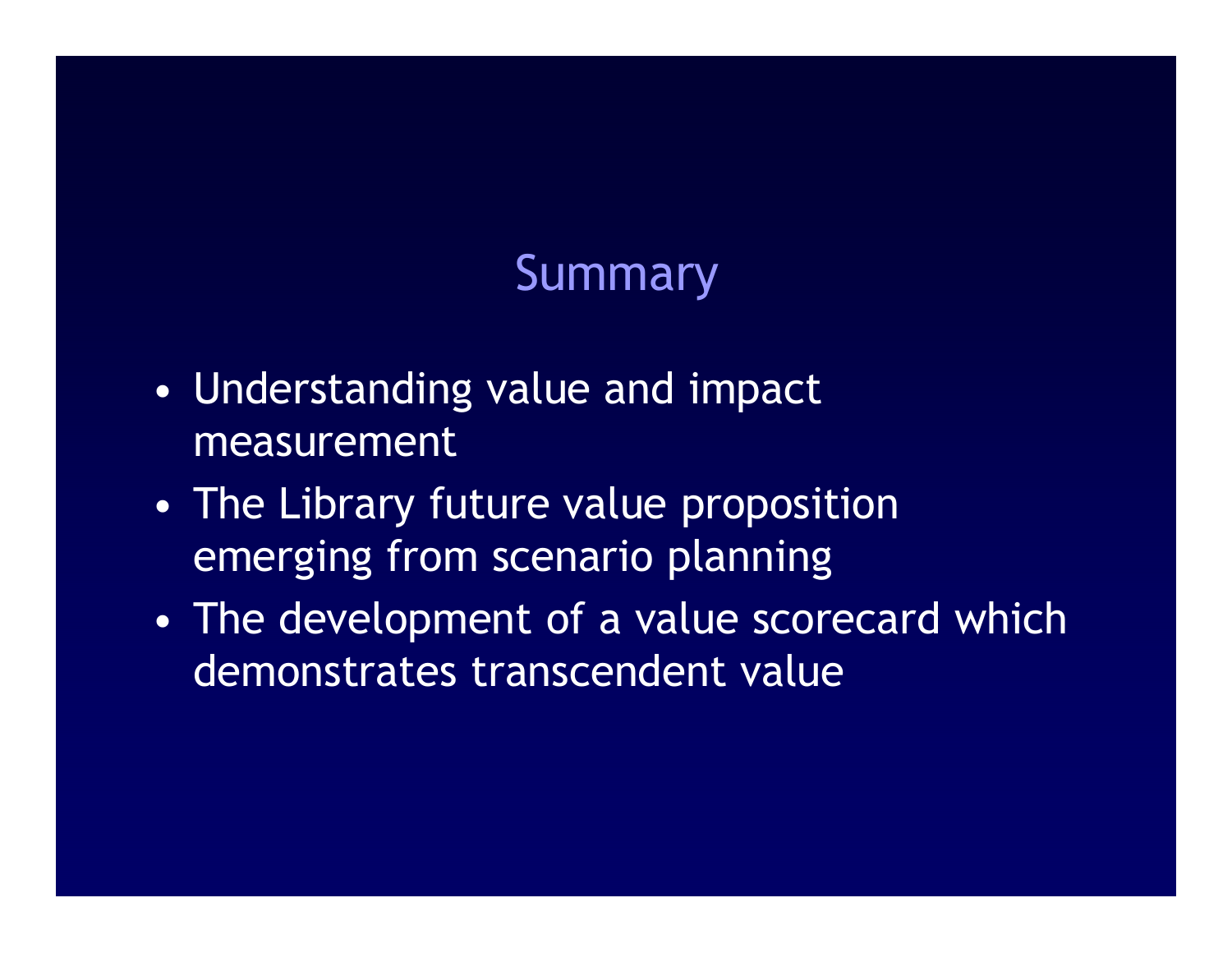### Forming strategy

#### •Rational/Classical

- In the West increasingly shorter term
- –Generally increasingly economic

#### •Emergent/Scenario

- $\mathcal{L}_{\mathcal{A}}$ Deals with uncertainty by offering options
- –May assist organisational vision more effectively
- $\sim$ Helpful in public sector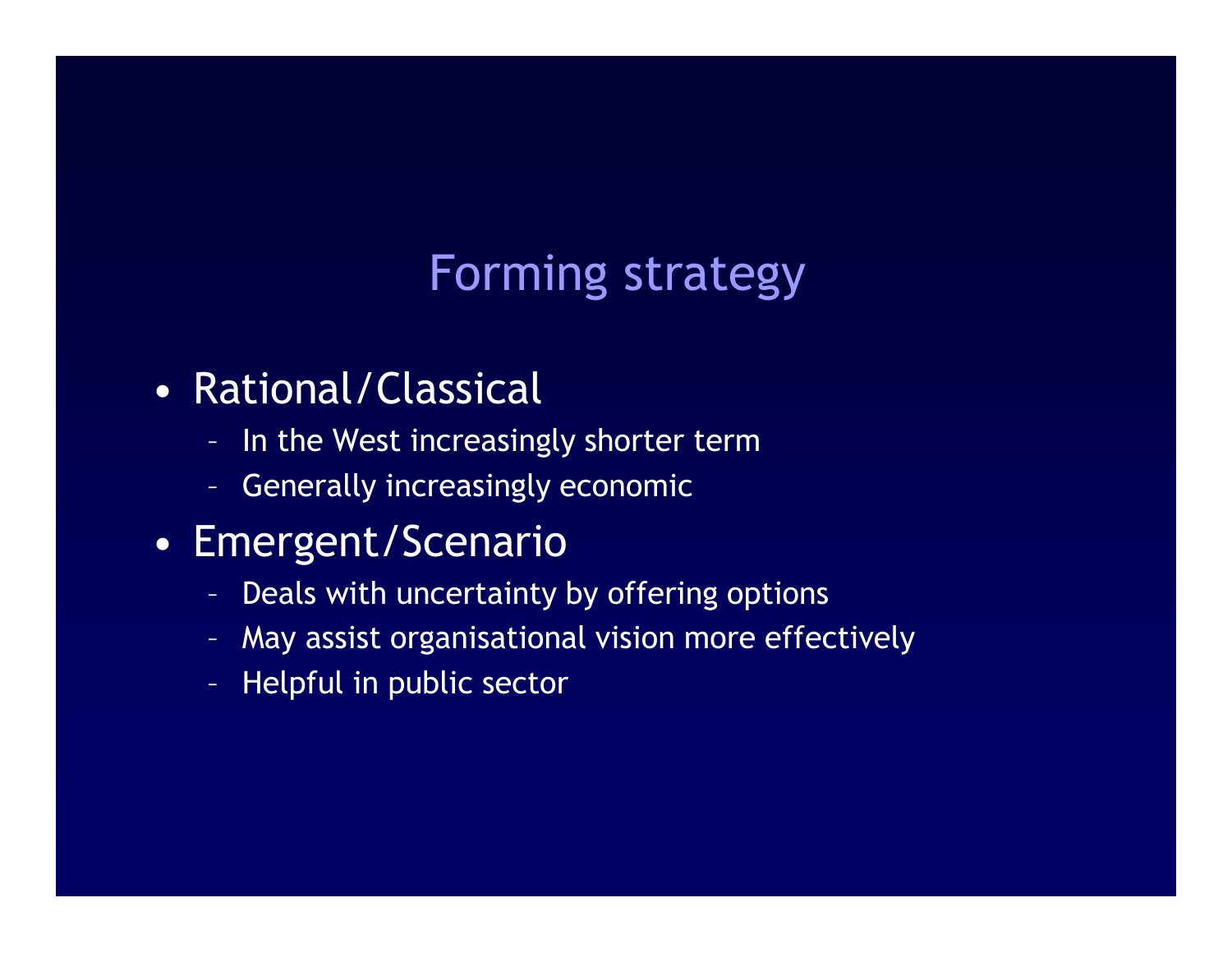### Limited planning horizons?

Dealing with the immediate or medium term*eg UK context:*

- •Student fees increases
- •Research Excellence Framework 2014
- • Enhanced services at lower costs due to economic crisis

*From UCISA-CISG 'Brave New World'*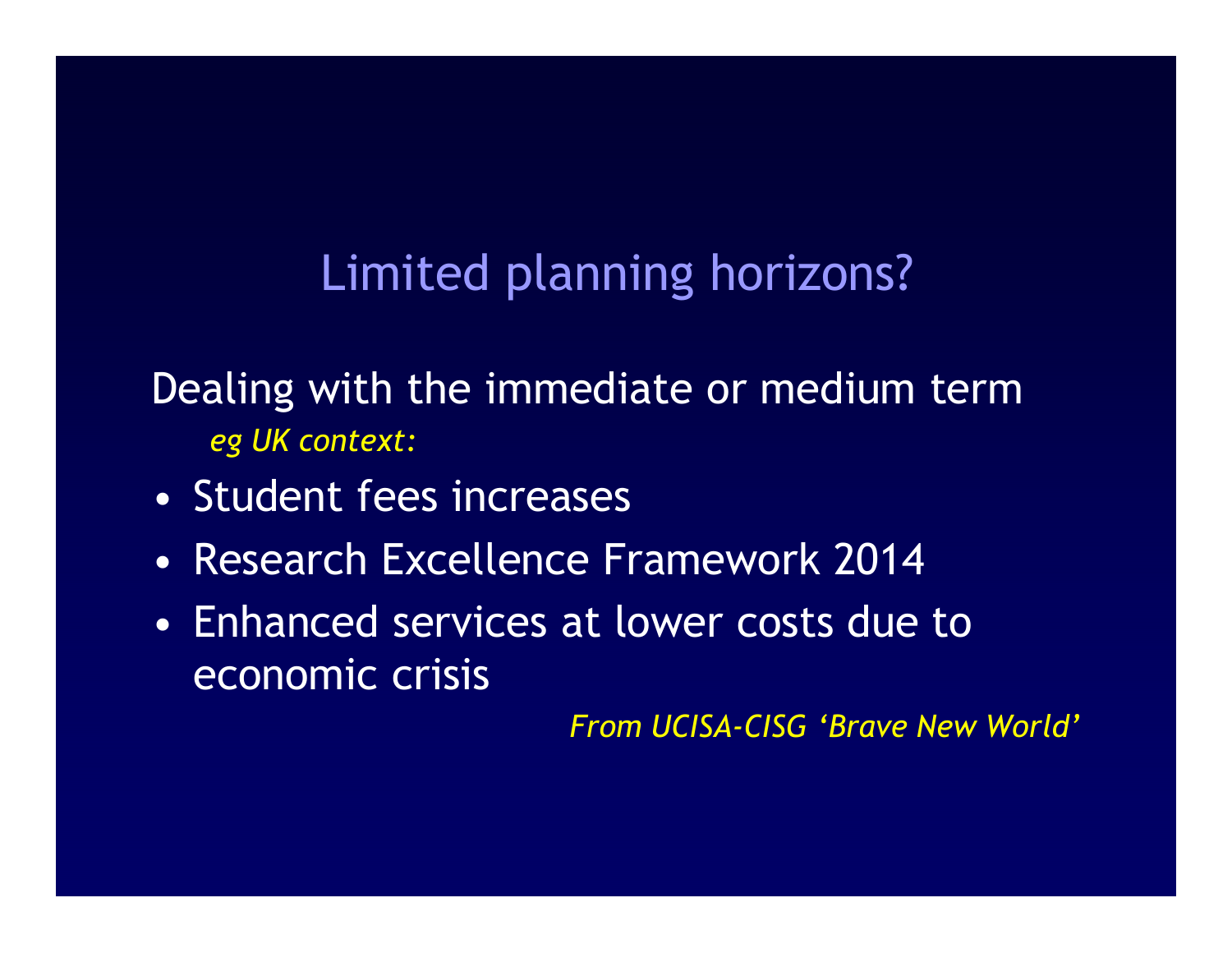#### Scenario Planning in Libraries

- •In use since mid '90s
- • US & UK Health Libraries
	- $\sim$ "Knowledge Animal" for future Health Librarian
- • Various academic libraries
	- –Reading University Library
- • Academic Library collective organisations
	- $\mathcal{L}_{\mathcal{A}}$ ARL to 2030
	- –SCONUL to 2050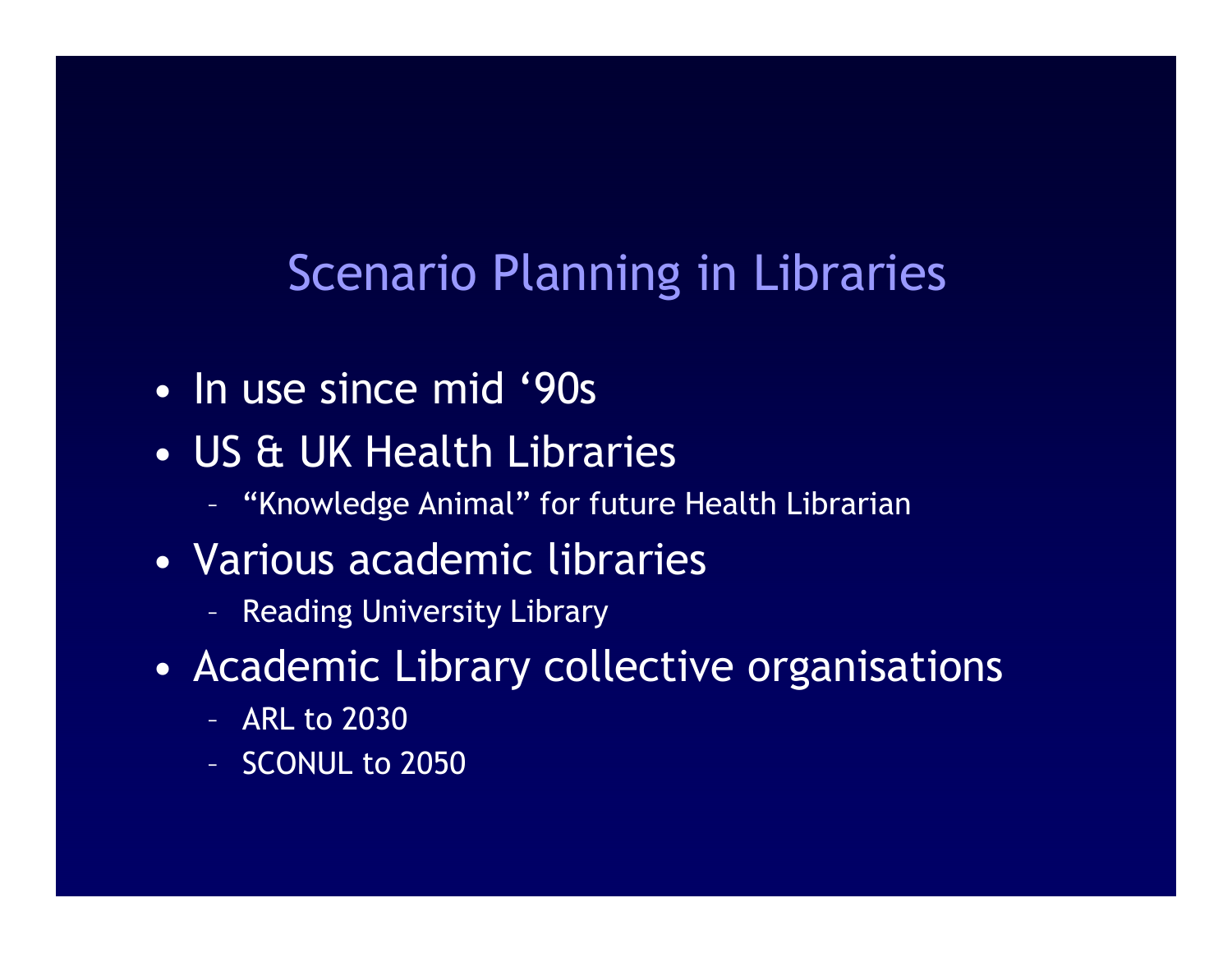#### *"Each scenario has a gap where the library can fill itself in …."*

ARL 2030 Scenarios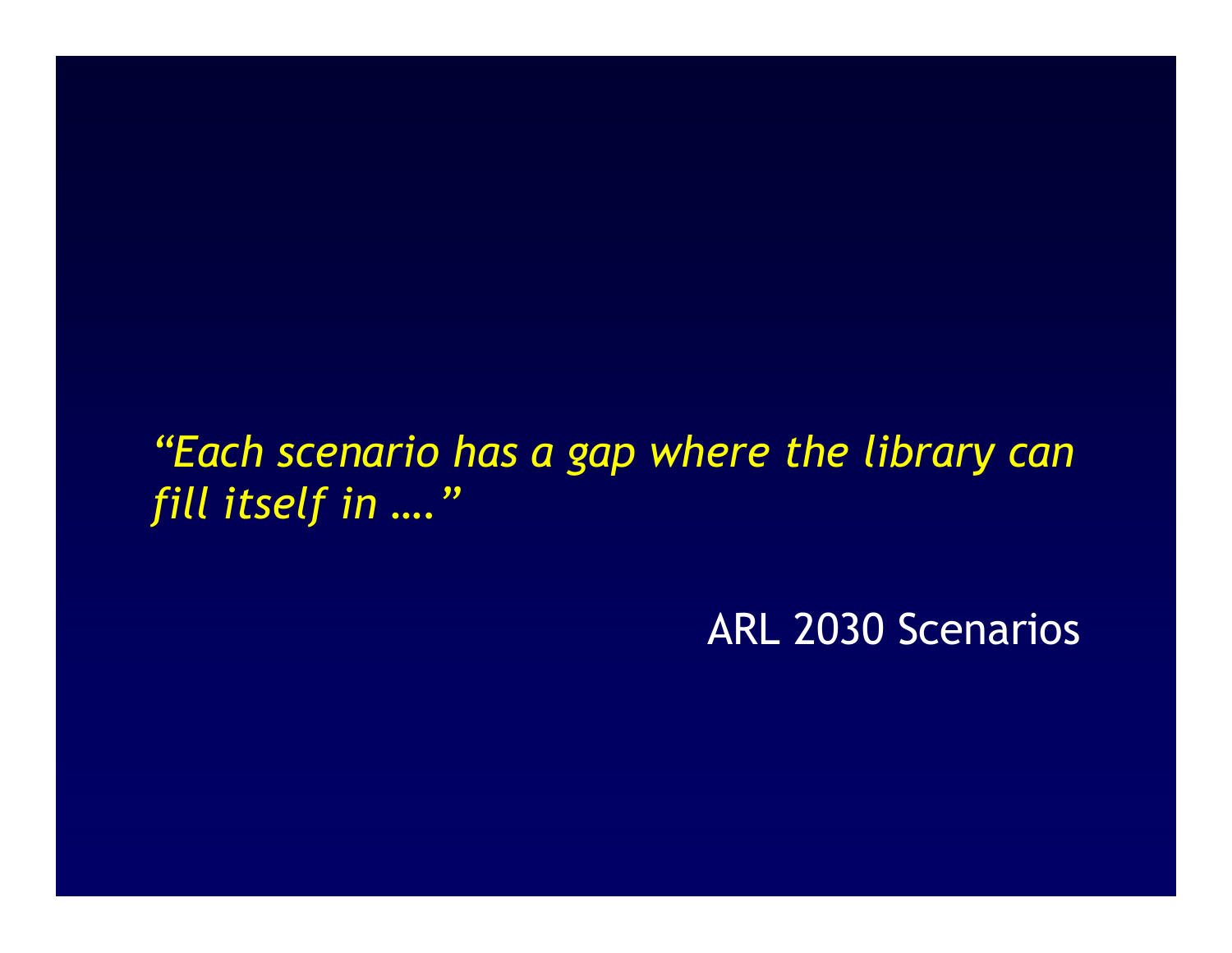#### Effective Library Planning

- • Ensure "learning organisation" approaches
	- –Self reliance; 'masters of our own destiny'
	- –Shared vision and mental models
	- $\sim$ Systems thinking and coherence
- • Combine formal planning with opportunistic (and crisis) driven emergent strategy
- •Allocate resources accordingly
- • Requires effective change management methods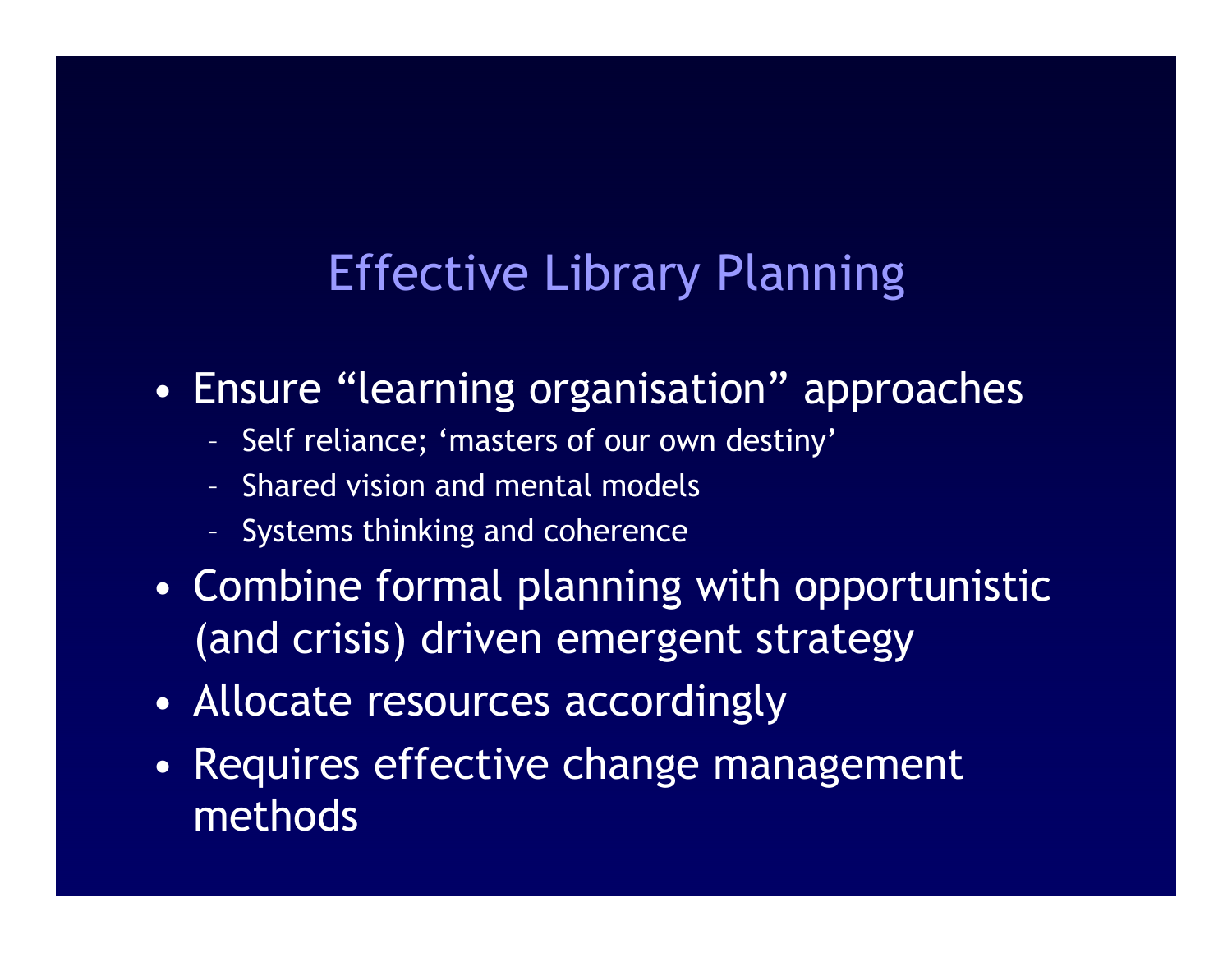## **A QUEST FOR VALUE MEASUREMENT**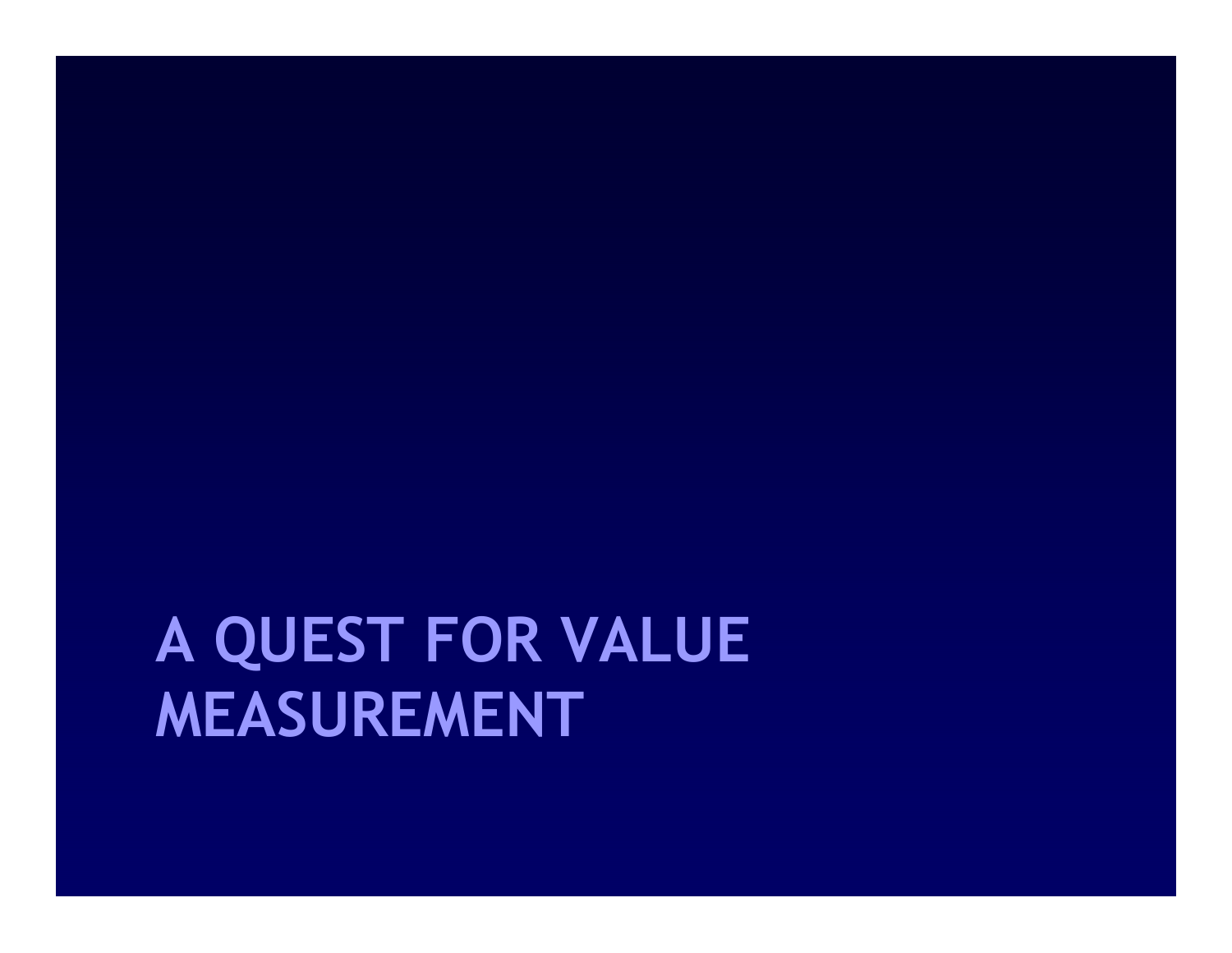#### Recent work on impact & value

- •SCONUL/LIRG Impact initiative (2003-05)
- •SCONUL VAMP initiative (2005-)
- •<sup>8</sup>th Northumbria paper (2009)
- •IMLS LibVALUE project (2010-)
- •ACRL's 'Value of academic libraries' (2010)
- •<sup>3</sup>rd LAC paper (2010) see *Library Quarterly*
- • Neal's "polemic" and return to "virtues" (2011)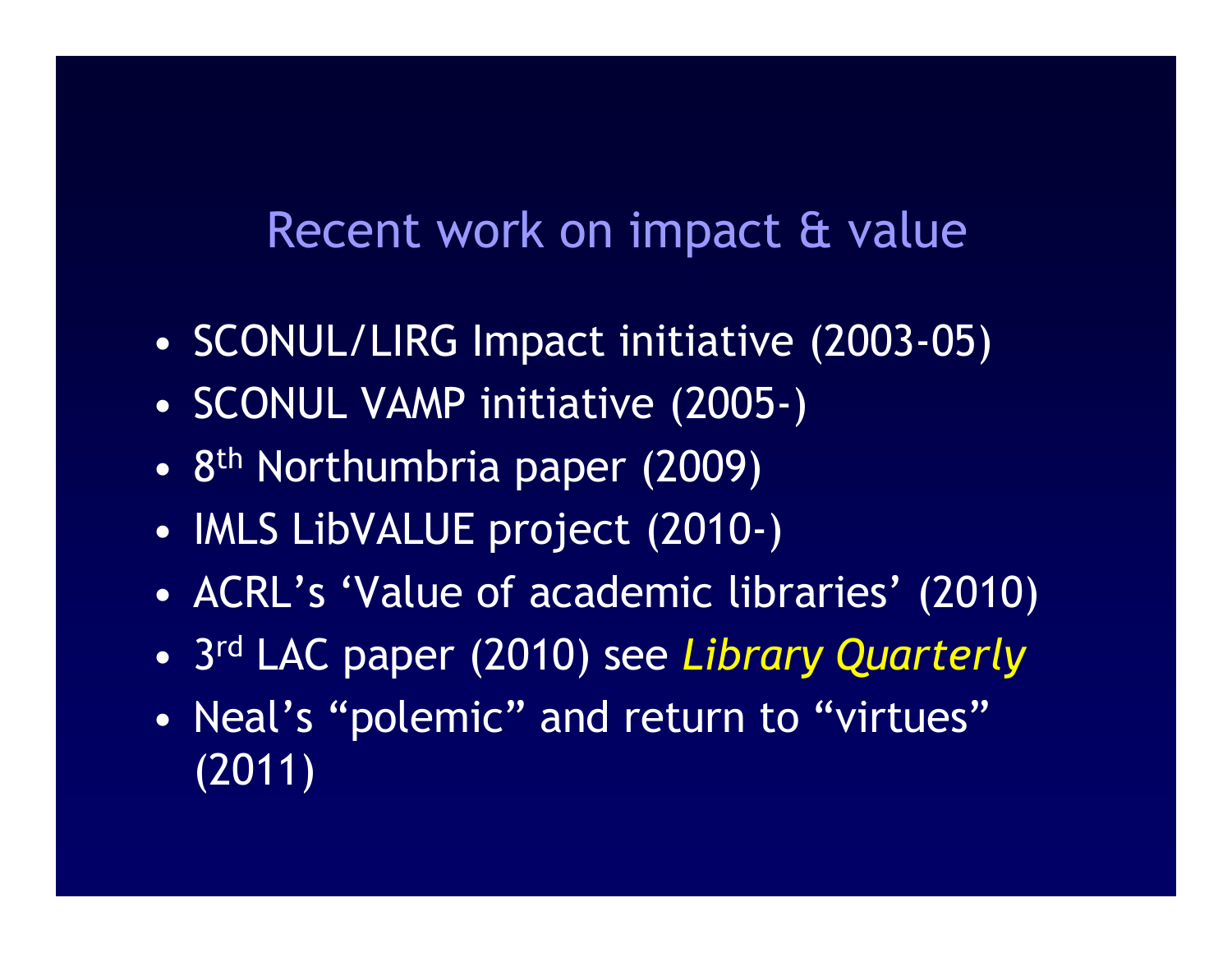#### The Arguments *(see Library Quarterly)*

- •Cross-pressures and failure to prove worth
- •Worth is about value (and impact)
- •The value sought is transcendent
- •Library assessment has been about (mainly) quality rather than value
- •Value is linked to values
- • Values provide the key and route to proof of worth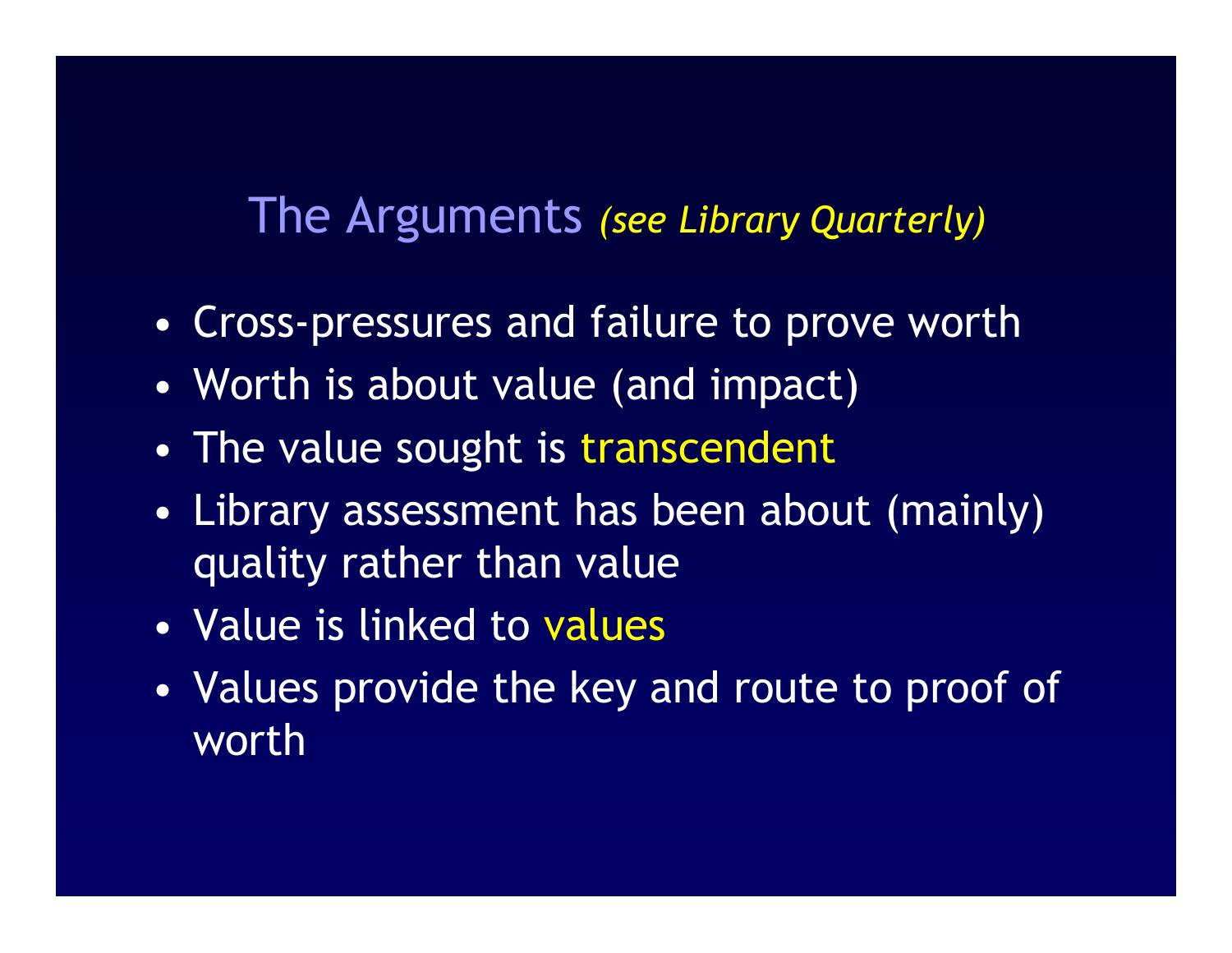#### Consequences for the quest

- •Measurement moves outside the 'black box'
- •Values are the starting point
- •Economic value is only one aspect
- • Institutional values will be helpful, but some transcendent value may go beyond the institution, as the aim of the academy is itself transcendent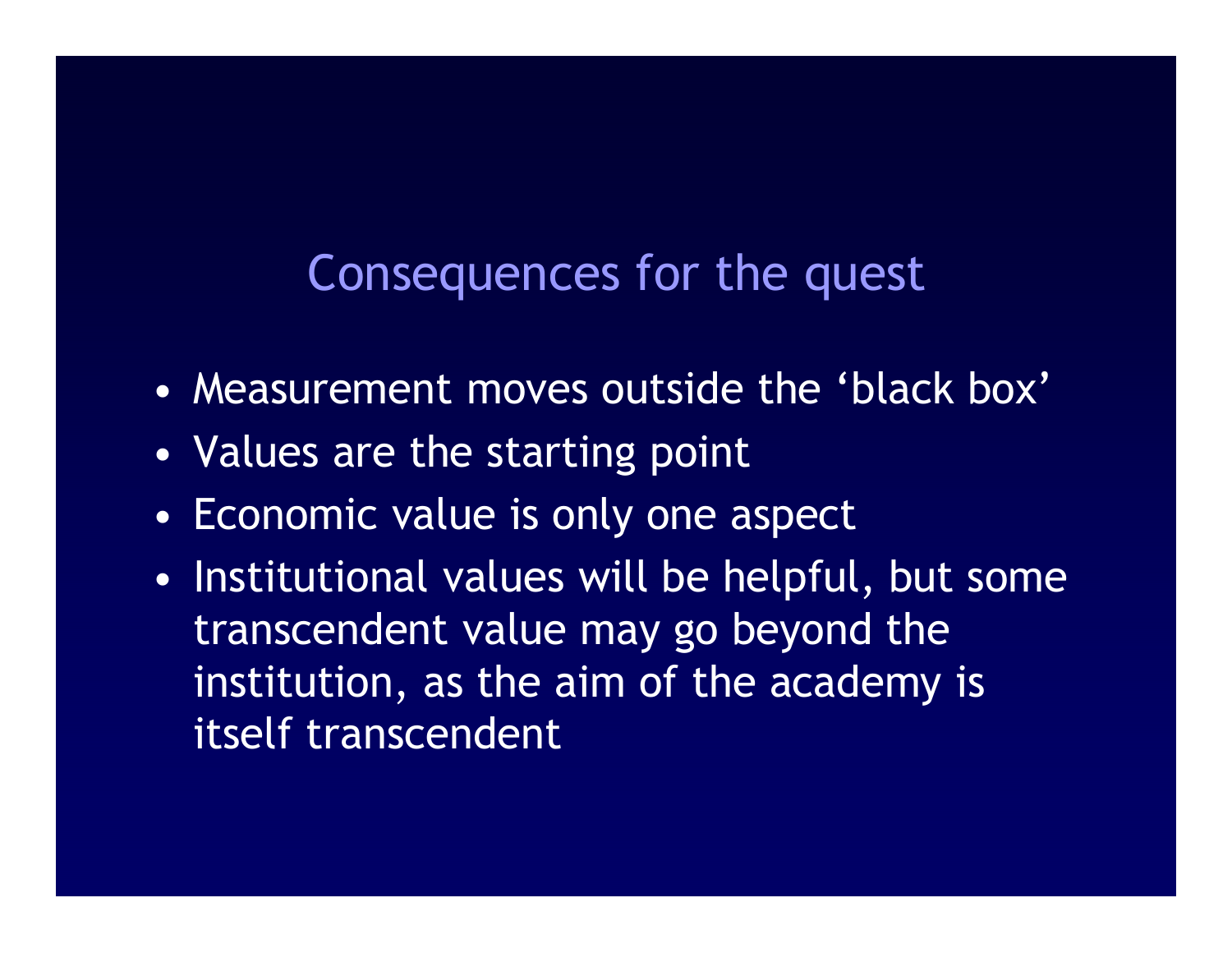#### Transcendence: beyond the black box



**Abbott, Christine (1994).** *Performance Measurement in Library and Information Services***. London: Aslib, The Association for Information Management. p19.**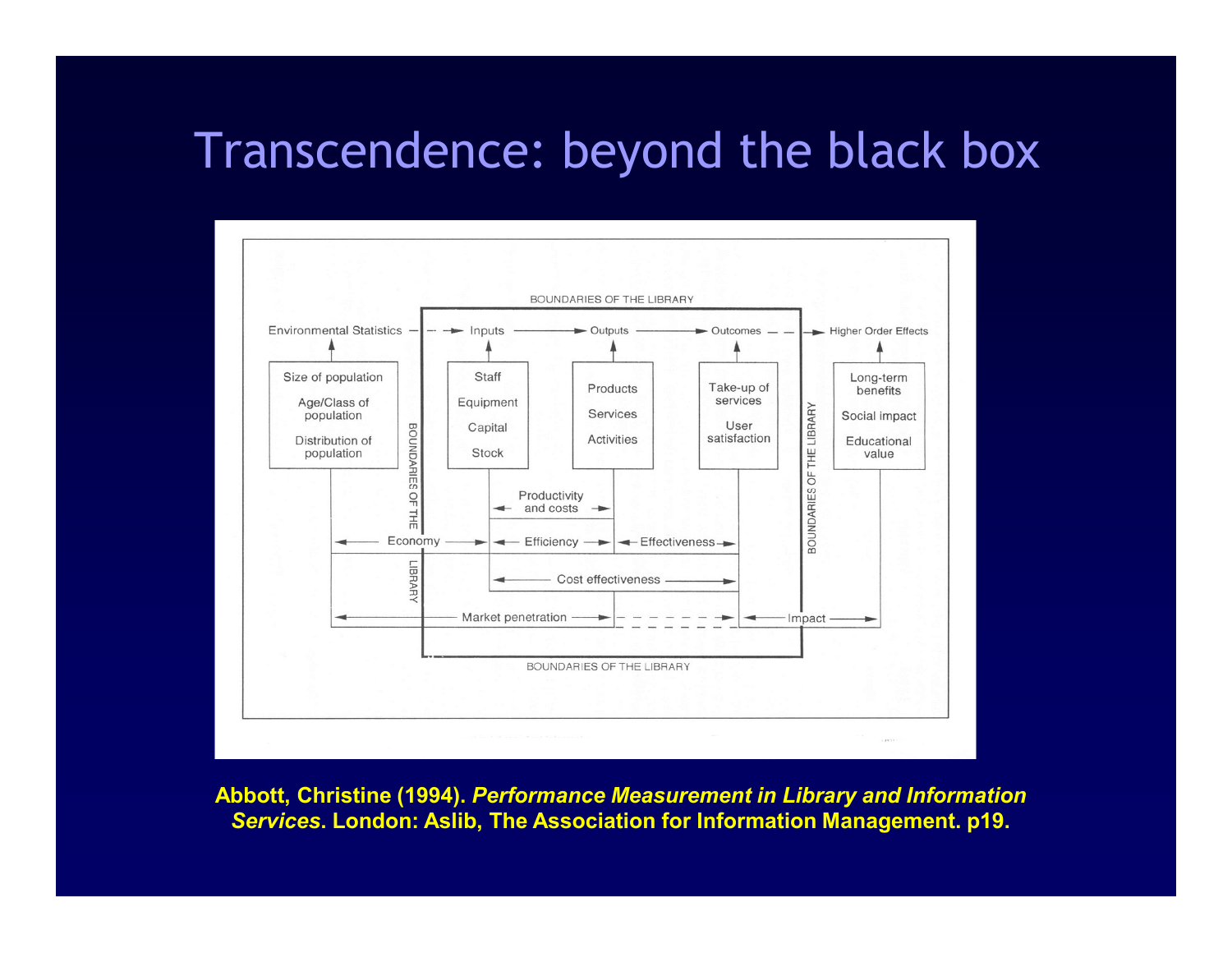#### The Transcendent Library

The transcendent library is one in which the value can be judged beyond immediate needs and demands, through contribution to less concrete aspects of institutional or societal intent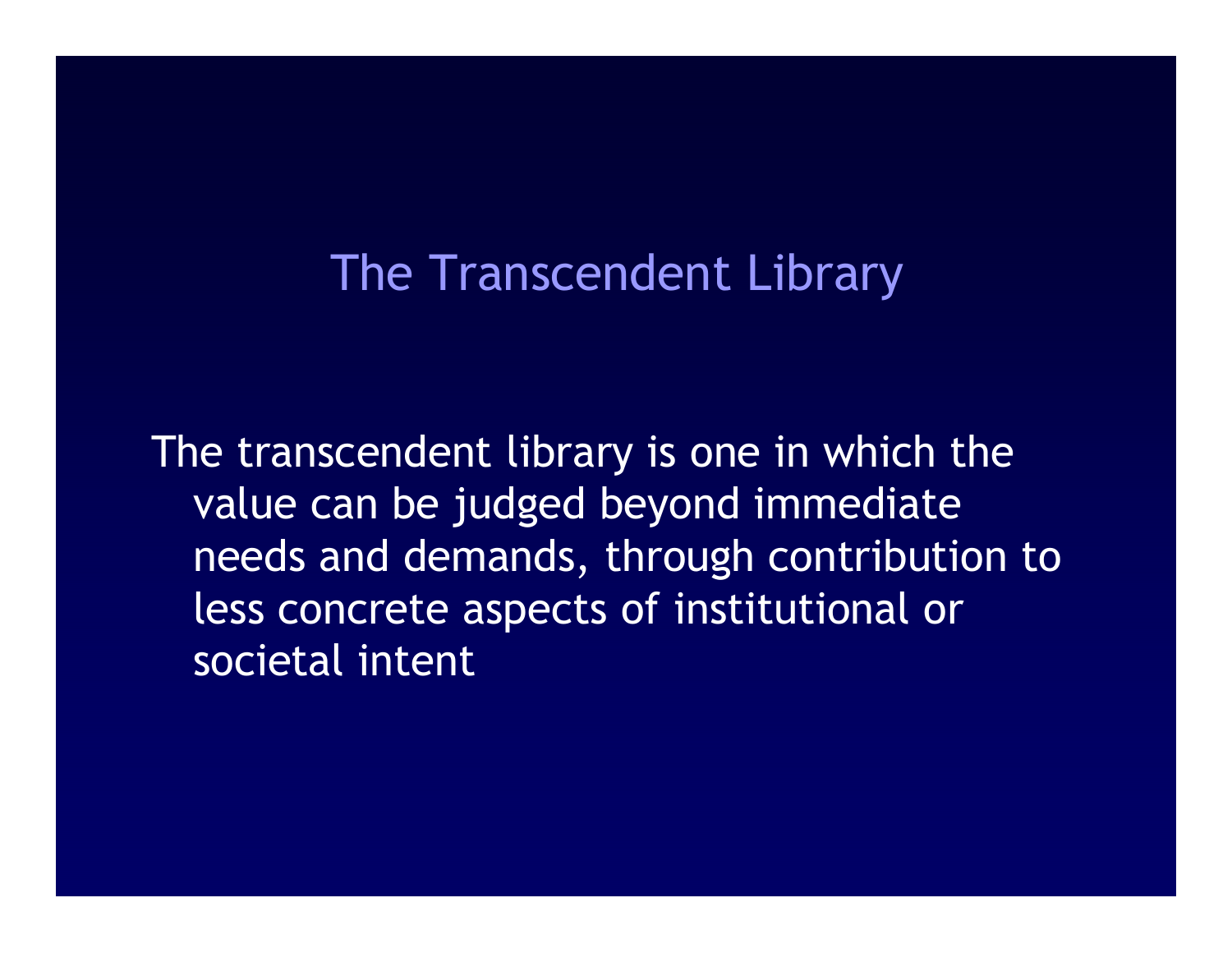#### Consequences for measurement

- •More related to institutional intent
- •More about intangible benefits
- •More about a coherent and holistic picture
- • About what leads to valuable performance rather than quantifying value measures
	- $\mathcal{L}_{\mathcal{A}}$ Operationalising common good/social goals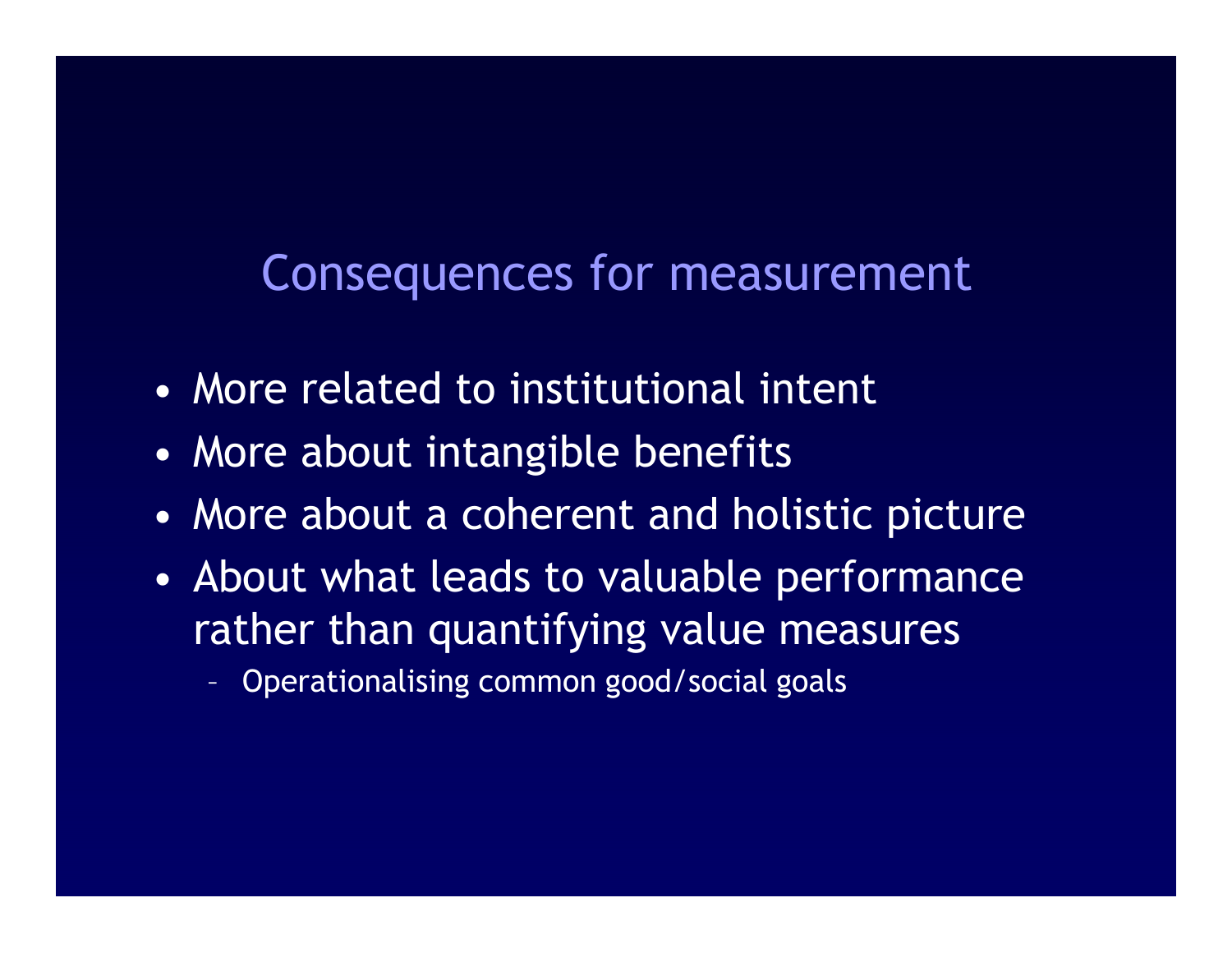## **INSTITUTIONAL SCENARIOS AND CONSEQUENT VALUES**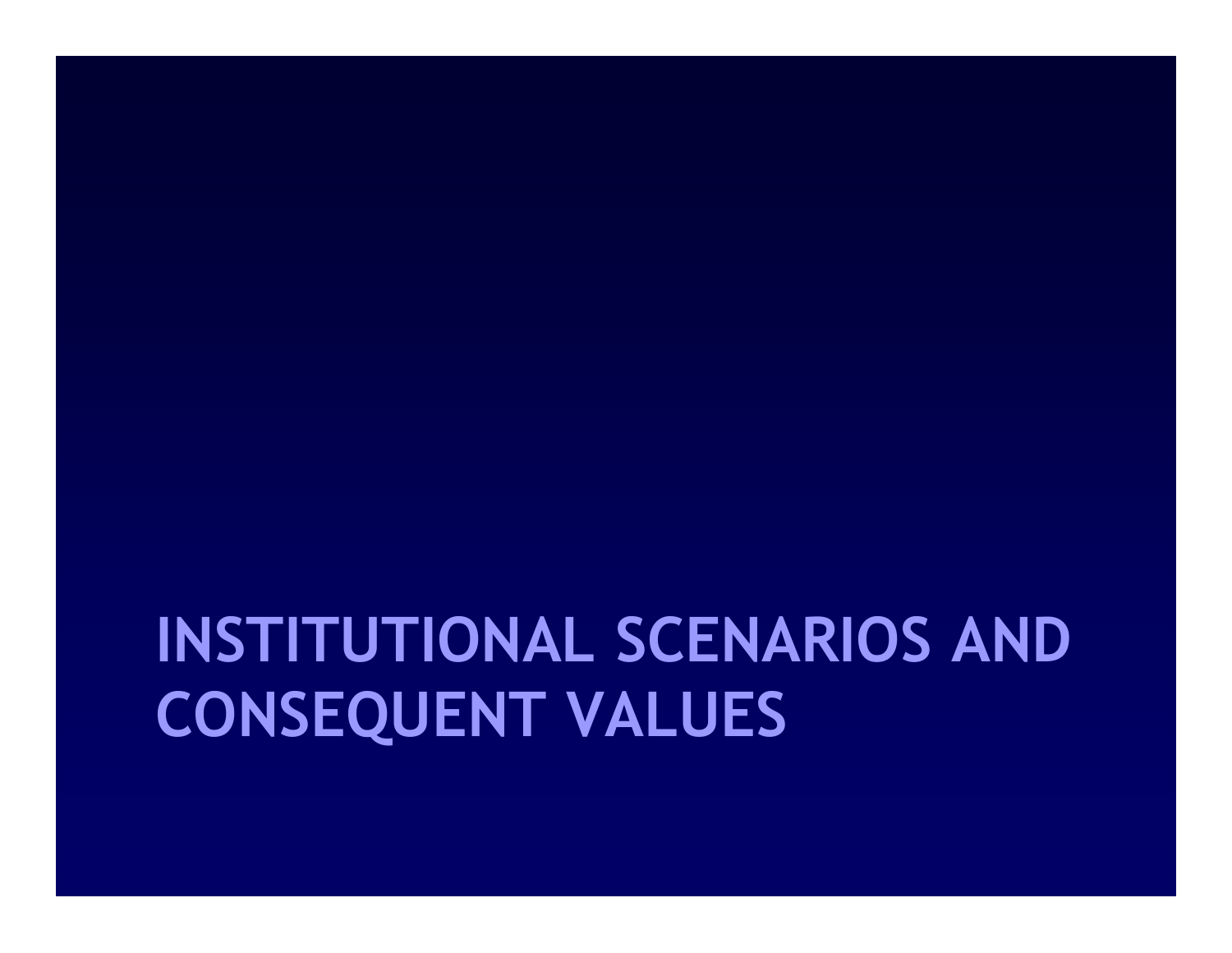### ARL Scenarios 2030



- What values are assumed in the scenarios?
- How does this link to value?
- What is the resulting library value proposition?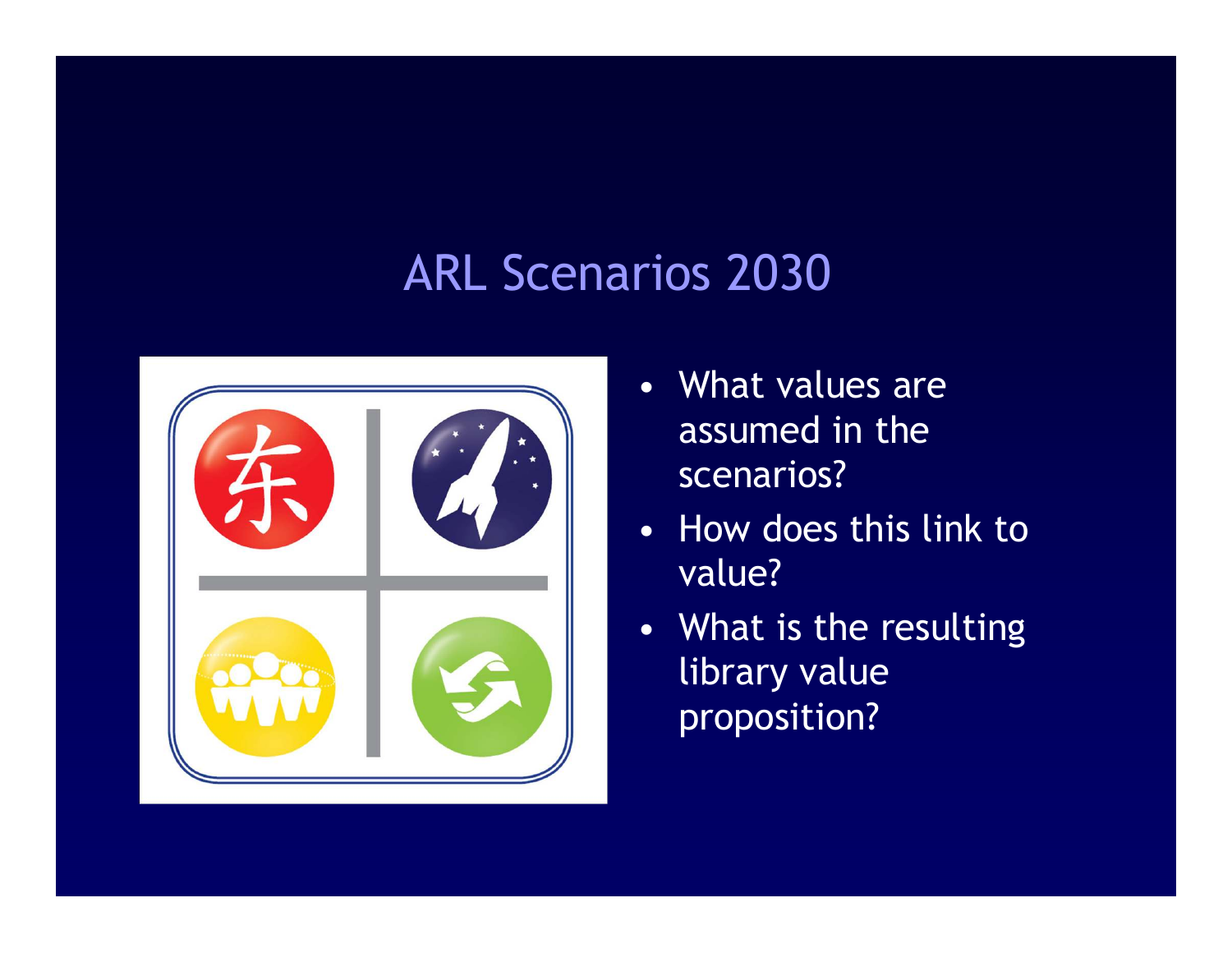### Value proposition analysis

- •Overarching cultural values
- • Consequences for value-added in:
	- $\sim$ Content
	- $\mathcal{L}_{\mathcal{A}}$ People
	- $\mathcal{L}_{\mathcal{A}}$ Relationships
	- –Relevant services
- • An 'organism/persona' vision for the future Library?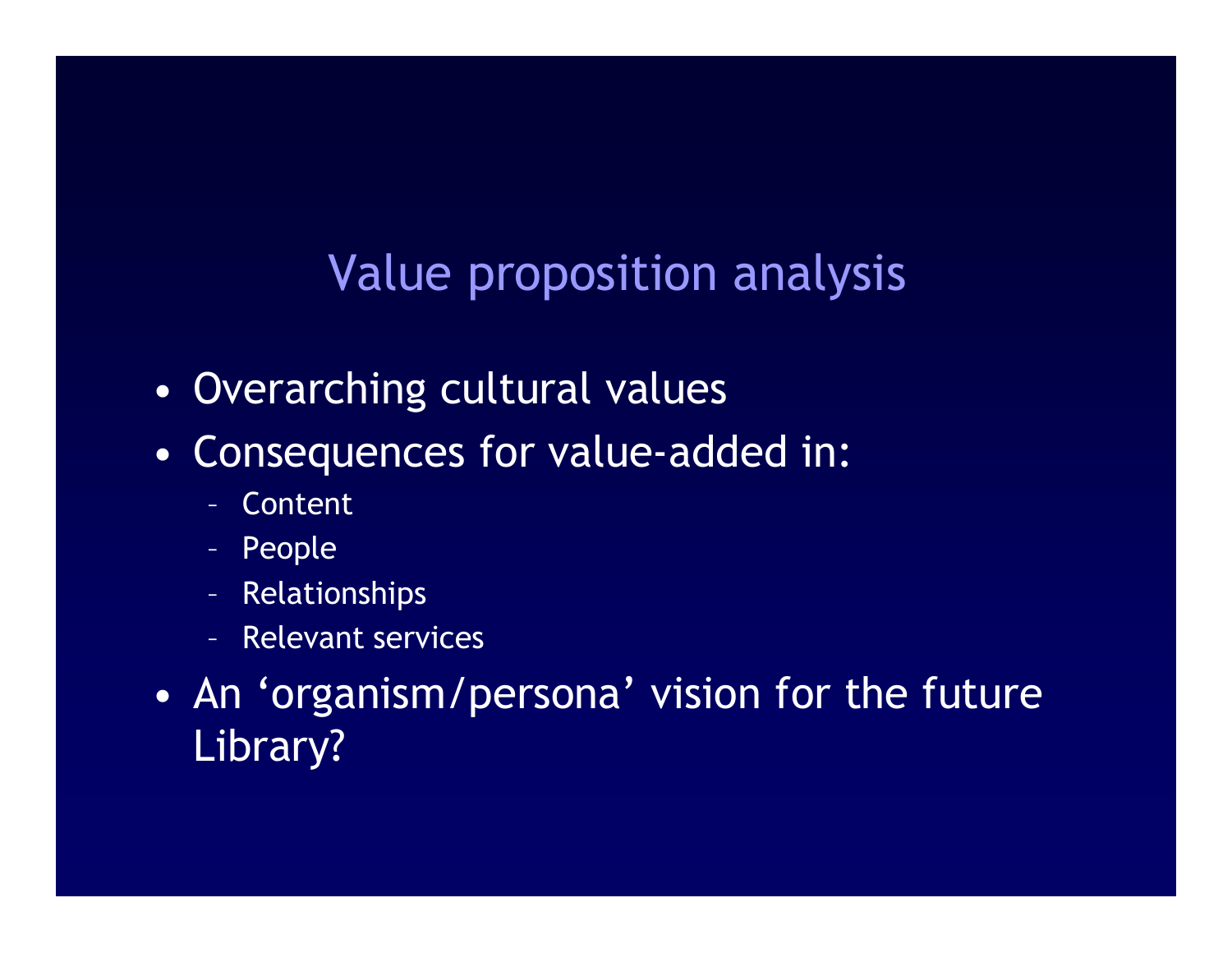#### Scenario 1: Research Entrepreneurs



- • Competition and outsourcing
- • Information value high
- • Personality cult relationships
- $\bullet$  Linking stores and discovery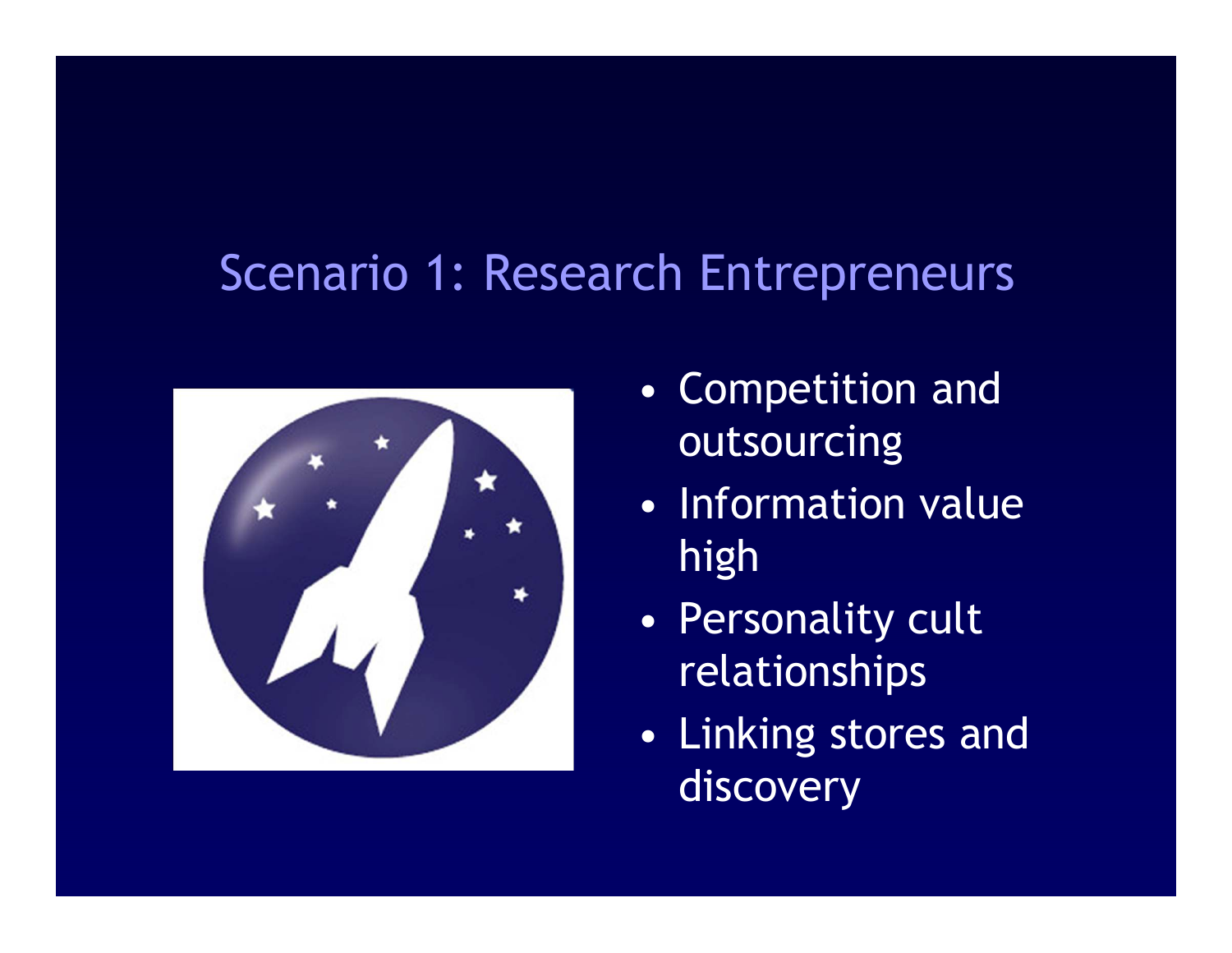#### Scenario 2: Reuse and Recycle



- •Collaboration
- $\bullet$  Information value low
- Re Relationships across groups
- • Research management and professional training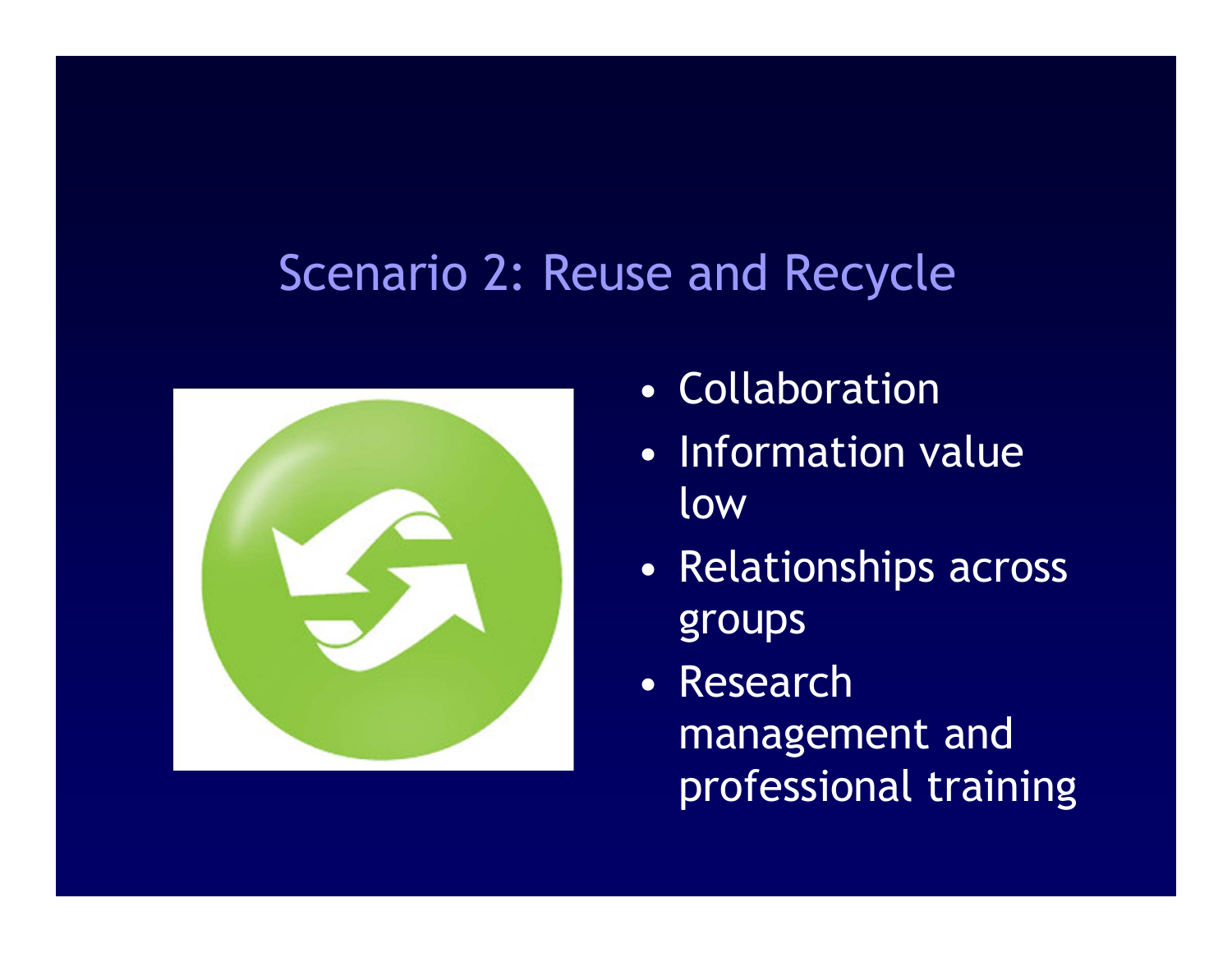#### Scenario 3: Disciplines in Charge



- Specialised Universities
- •Data stores high value
- •Political skills valued
- Research information decoupled & disaggregated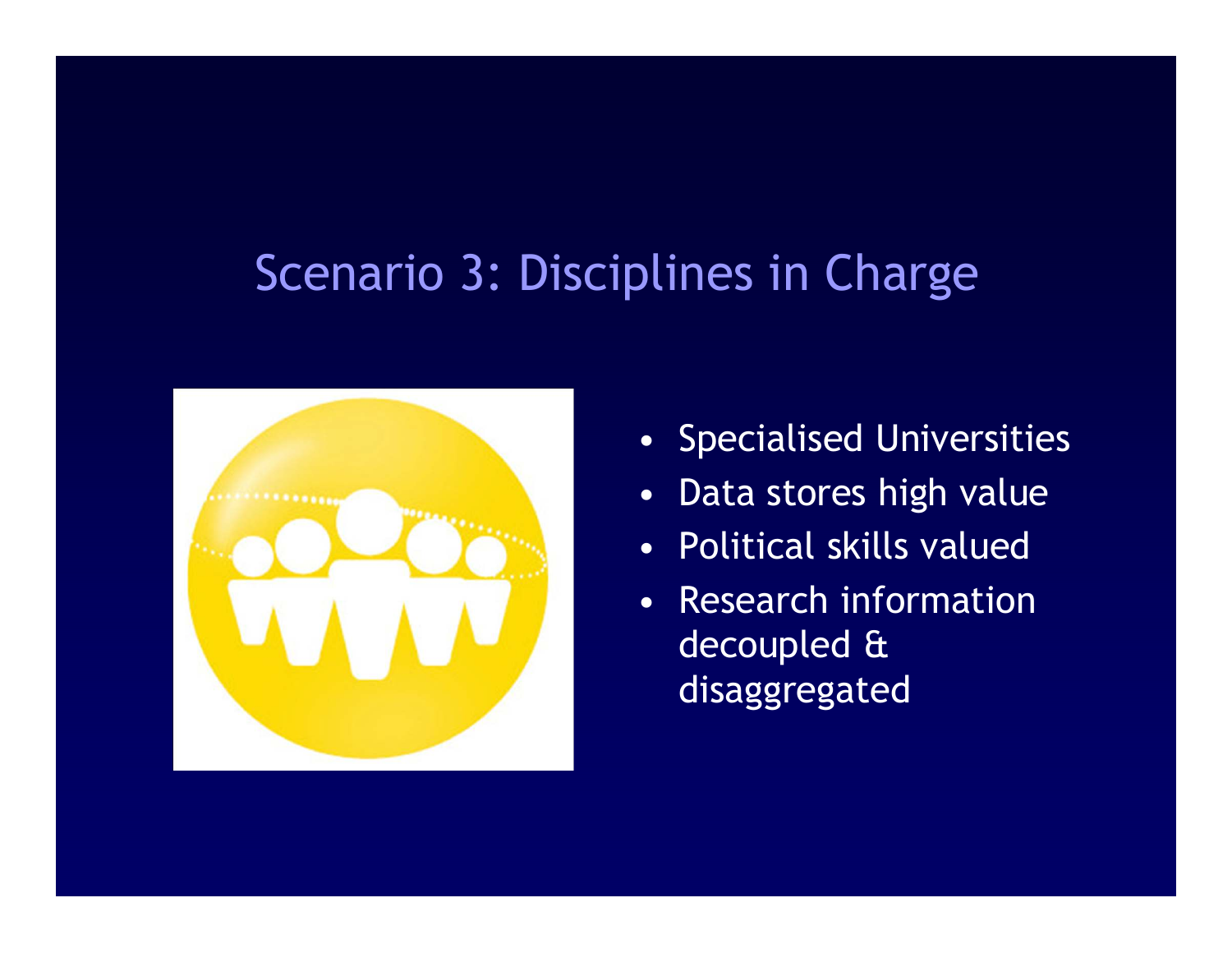#### Scenario 4: Global Followers



- • End of Western hegemony
- •IP looser?
- $\bullet$  Relations with East critical
- • Global communal library?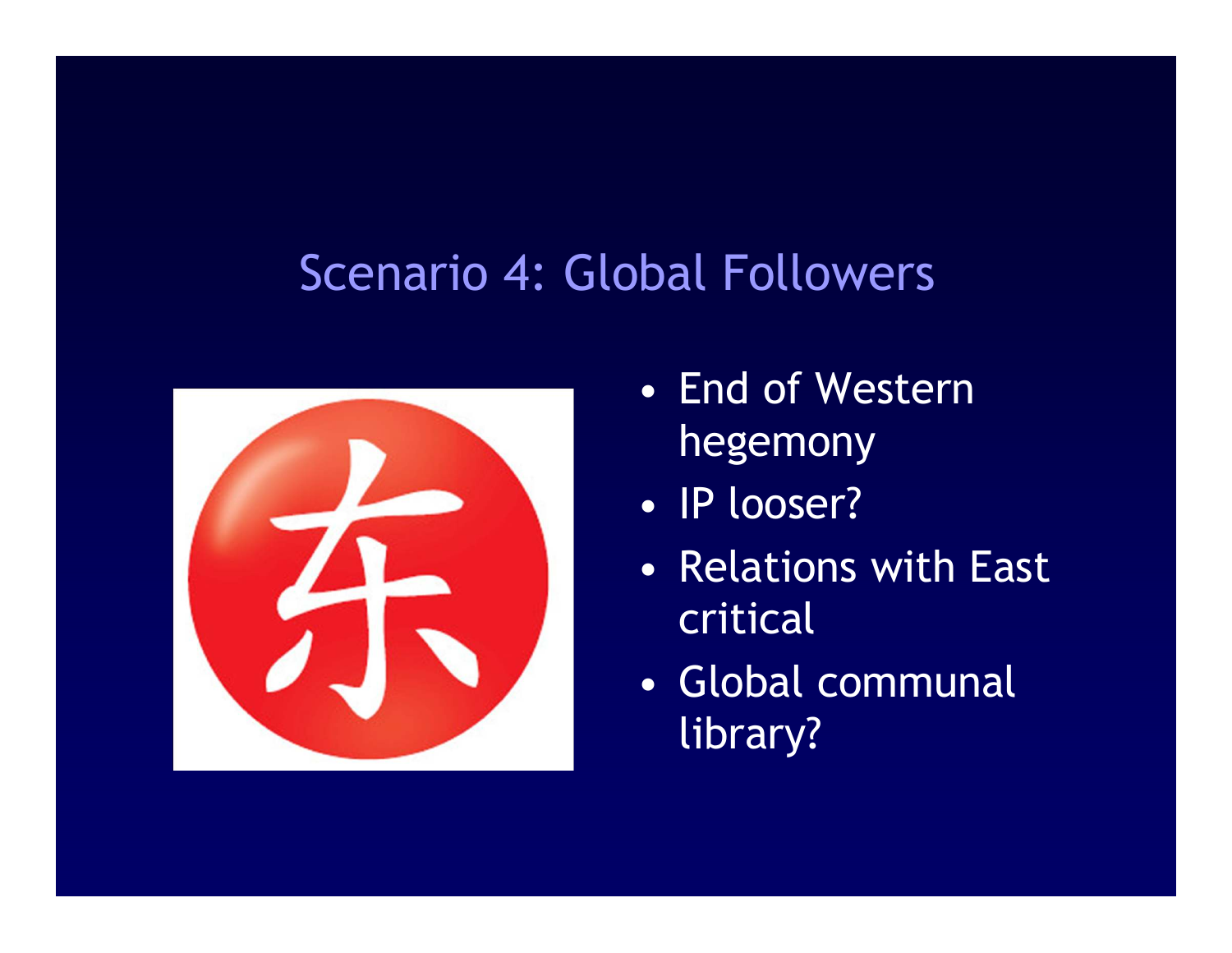### SCONUL Library Scenarios 2050

#### Axes:

- •Open or Closed
- •Market or State

 *Society/HE Values HE provision*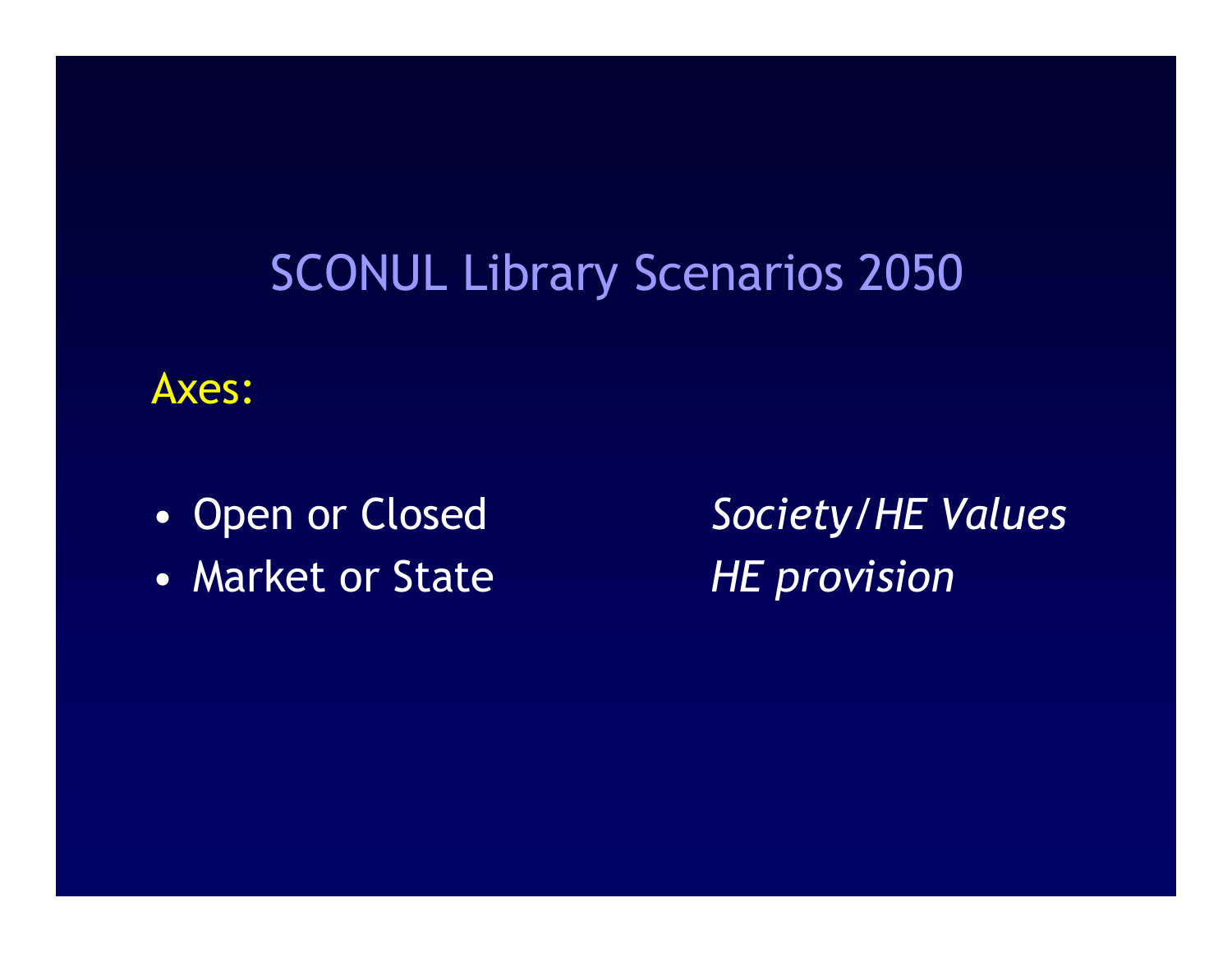#### Resulting scenarios

- 'Beehive':
- 'Wild West':
- •
- $\bullet$ *Discarded*

Open/State Open/Market 'Walled Garden': Closed/Market Closed/State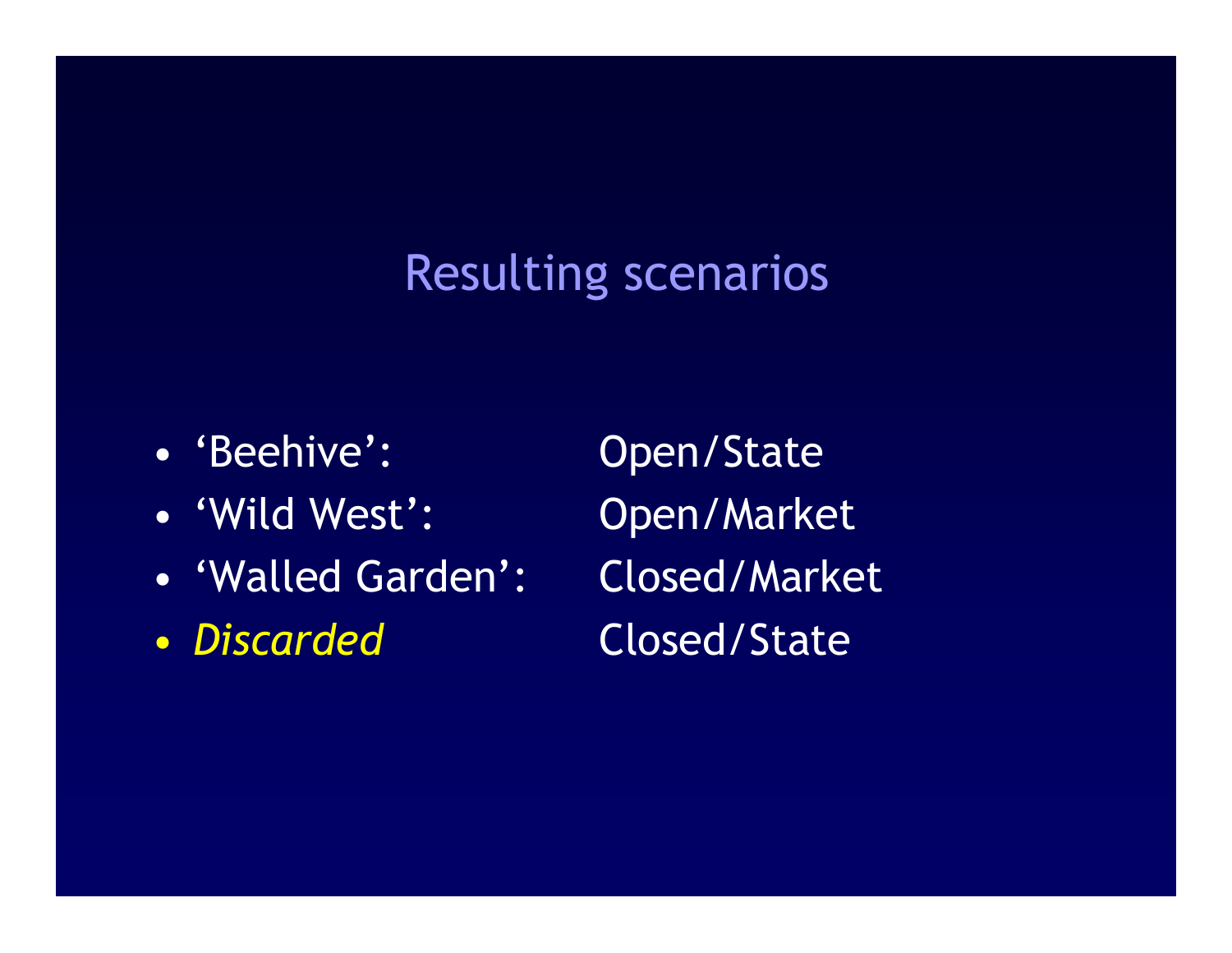#### Characterisations

#### Beehive

Wild West

Walled Garden

*Community good; state controlCompetition; consumersInsularity; information protection*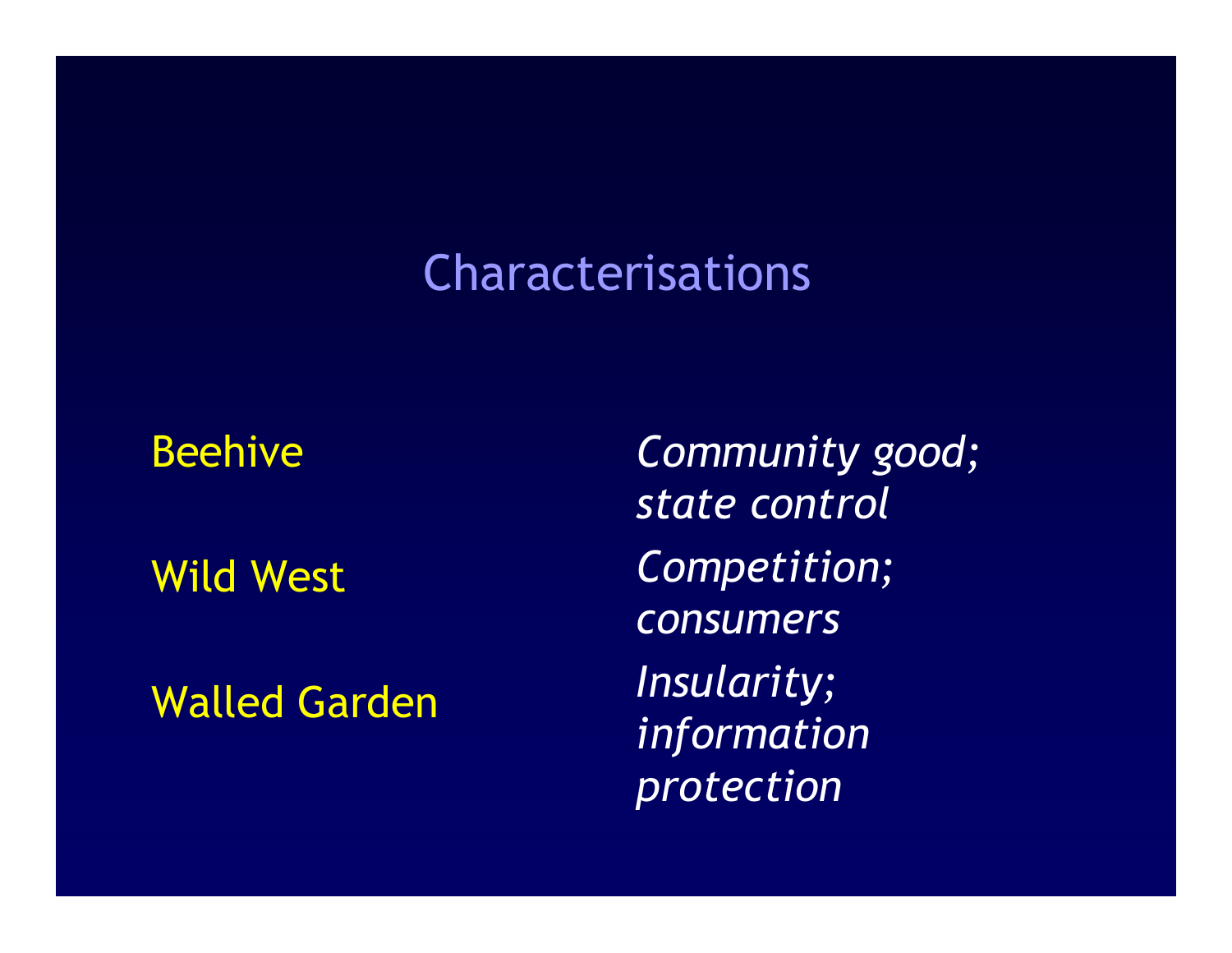#### Some measurement conclusions …

- •Assumptions of elites throughout
- •Assumptions of competition throughout
- •Assumptions of quality throughout
- •Assumptions about values variable
- •Assumptions about *locus* variable
- •Assumptions about work psychology variable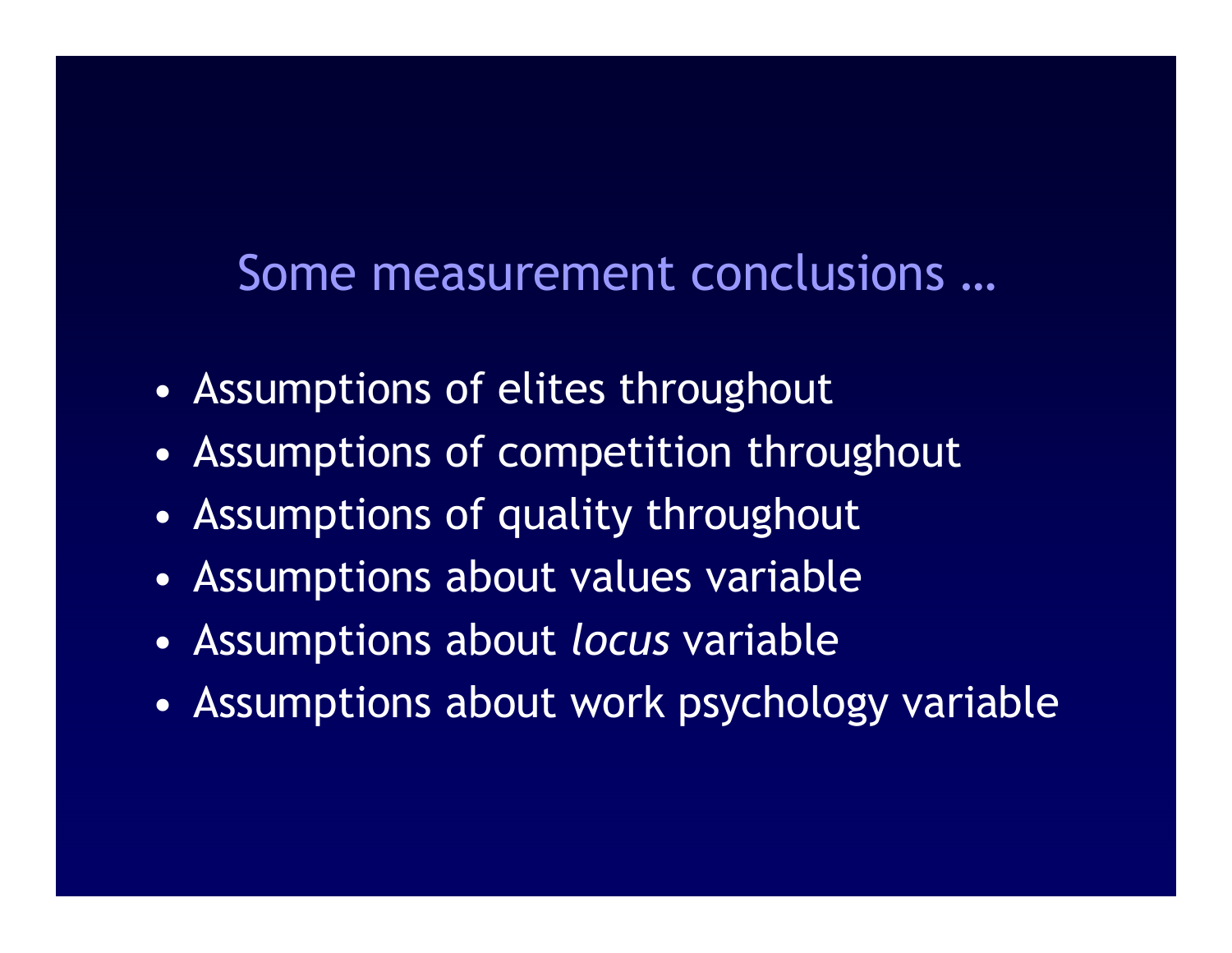#### Some conclusions for value …

- • Value likely to be a differentiating factor in preparing for success (change and strategy)
- • Change will be rapid and mitigation will be difficult
- •Quality will be a constant requirement
- • Value measurement needs to assume greater import alongside quality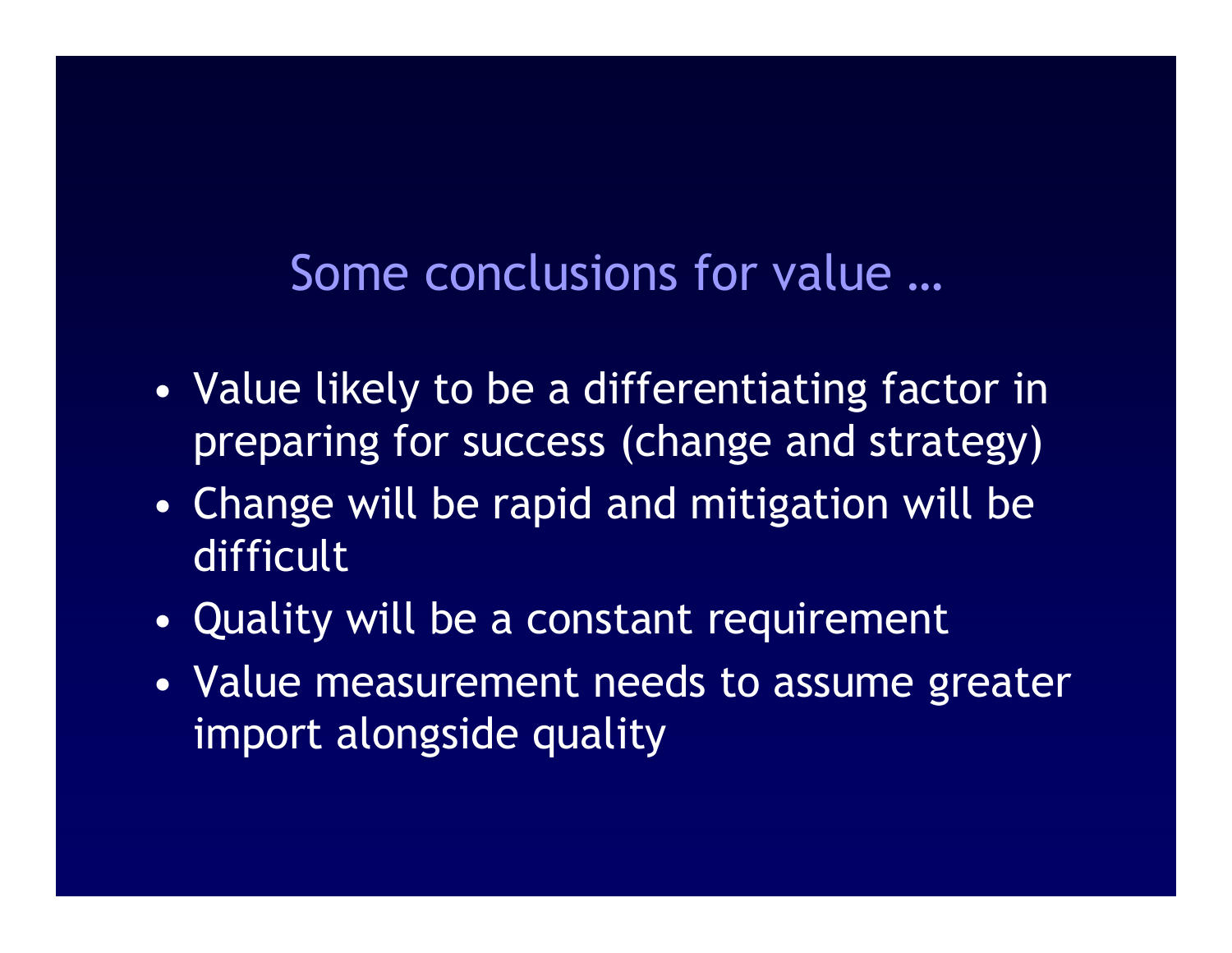### **BUILDING A VALUE SCORECARD**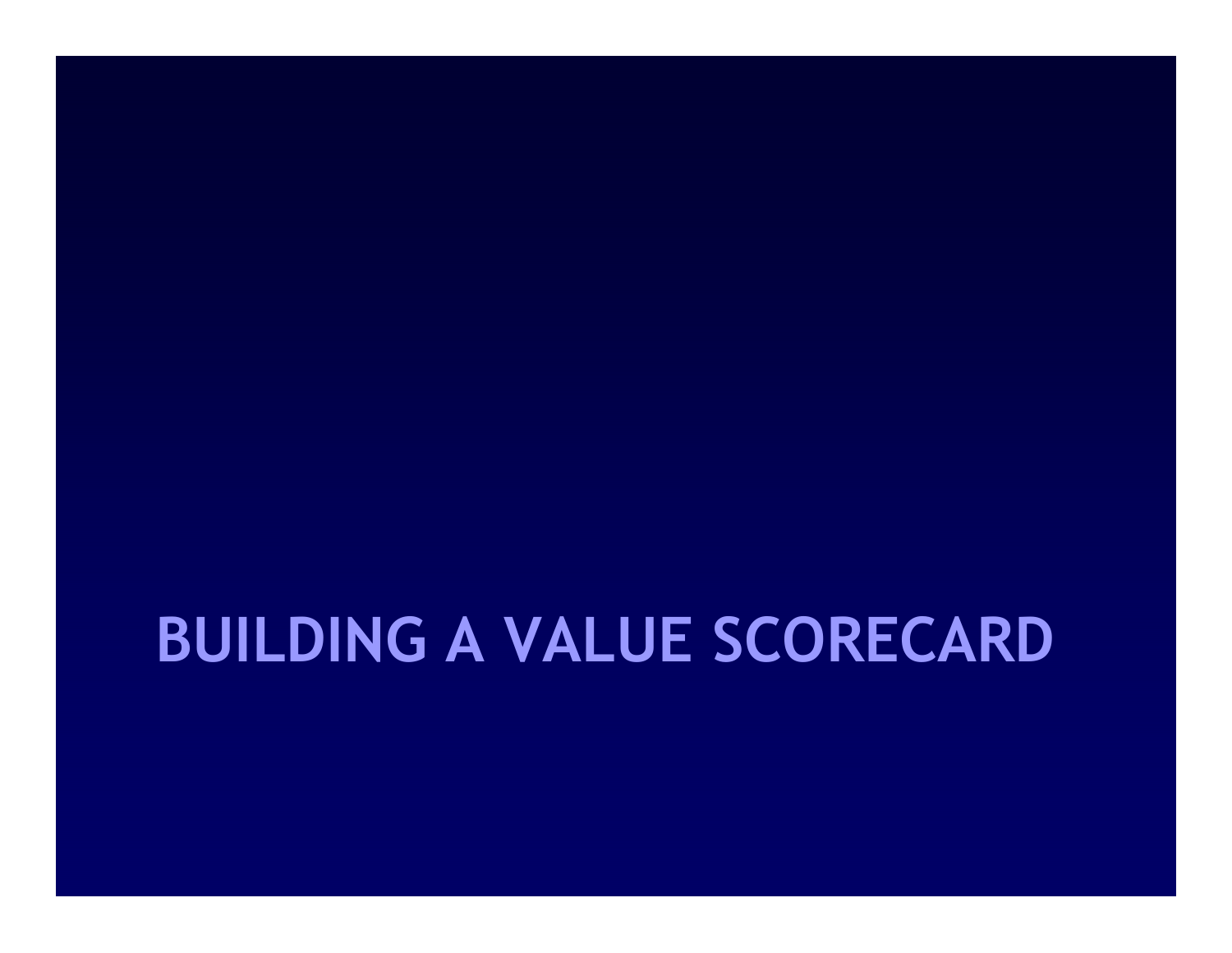#### Consequences for measurement (again)

- •More related to institutional intent
- •More about intangible benefits
- •More about a coherent and holistic picture
- • About what leads to valuable performance rather than quantifying value measures
	- $\mathcal{L}_{\mathcal{A}}$ Operationalising common good/social goals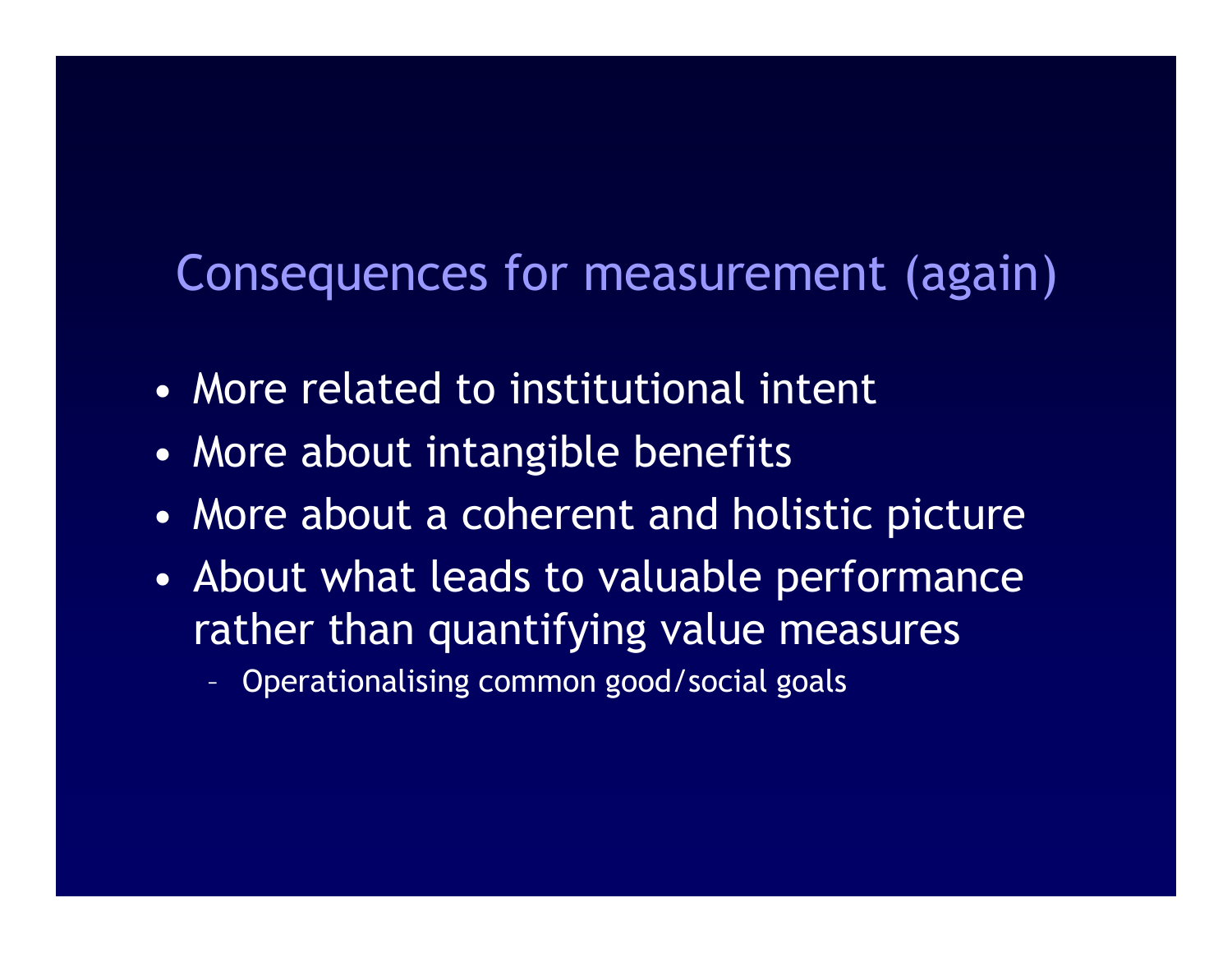#### Values and Value measurement

- •Value measurement must be linked to values
- • Value measures cannot be chosen until the values set is agreed
- • Institutional values statements are one current key source for considering value
- • These may lack what arises from the scenario analyses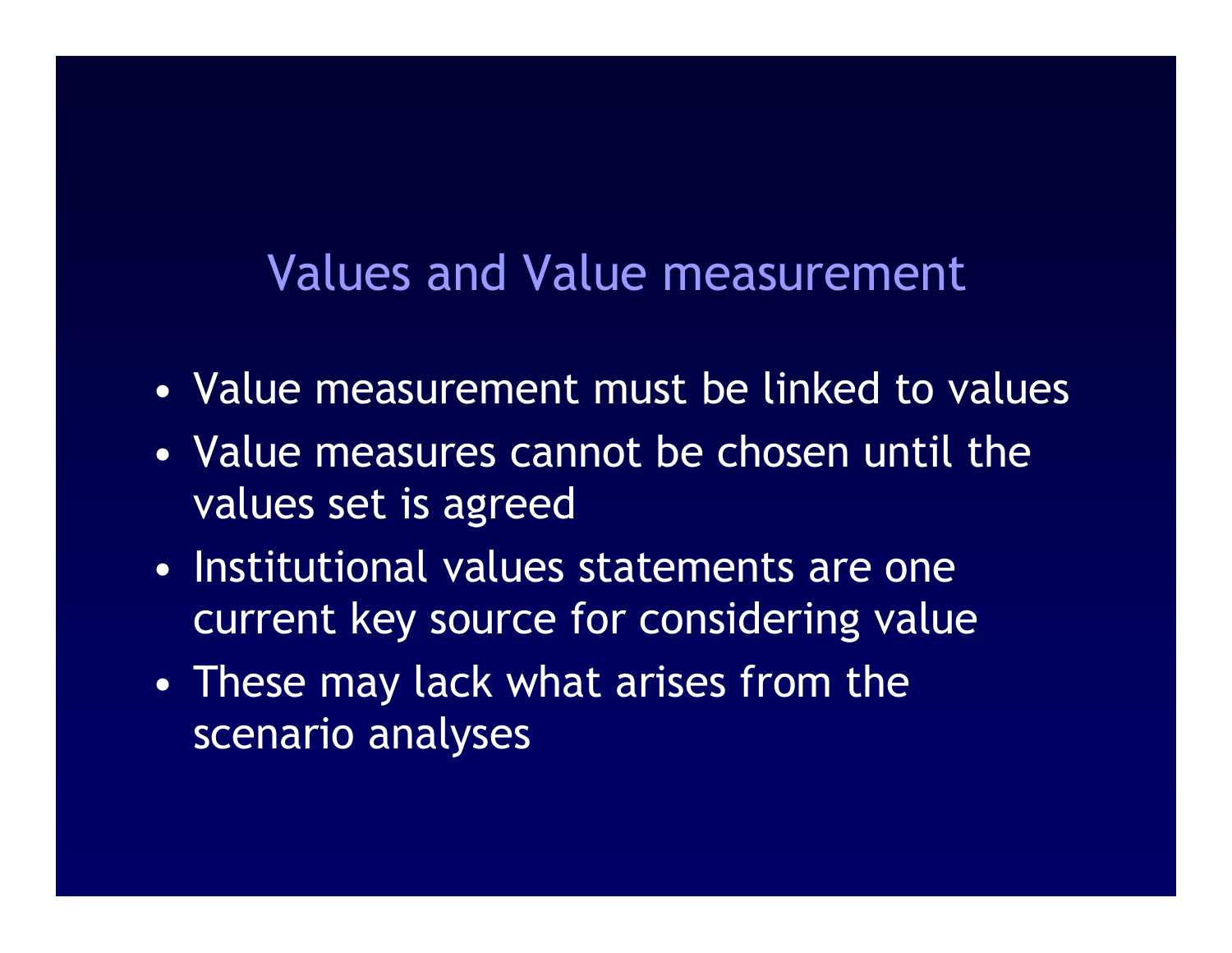#### **Conclusions**

- • Traditional value measure tools will only provide a partial answer
- • Some economic value tools may only reflect instrumental aspects
- • Value requires assessment of more intangible benefits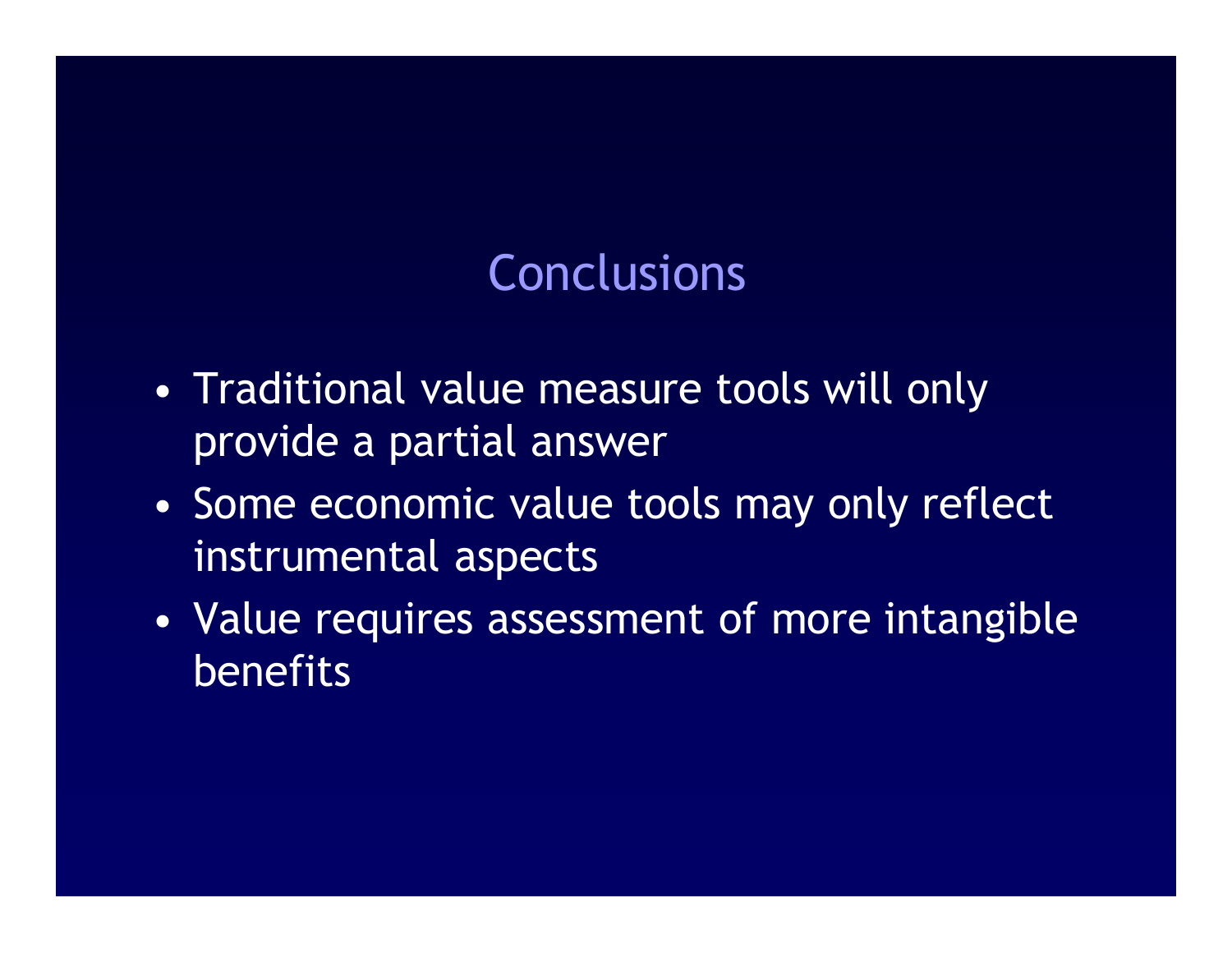### A possible institutional set (U of York)

- •Excellence
- •Internationalisation
- •**Inclusivity**
- •Sustainability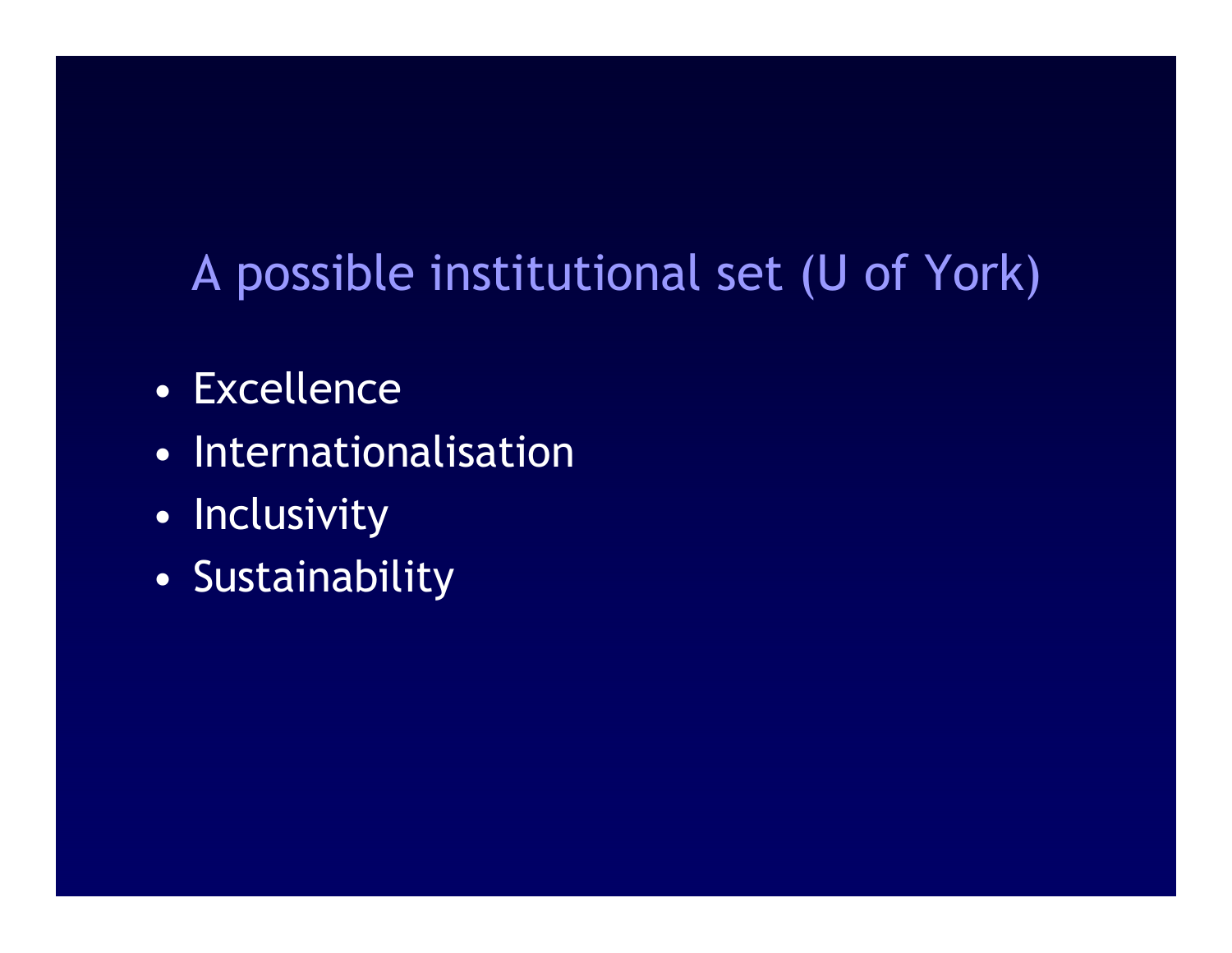#### A potential Library set (U of York)

#### $\bullet$ **Service**

- Customer focus –
- –Welcoming and stimualting environment for L & R

#### $\bullet$ Scholarship

- $\sim$ Collaboration with academic partners
- Committed to supporting  $L \& R$  in self and others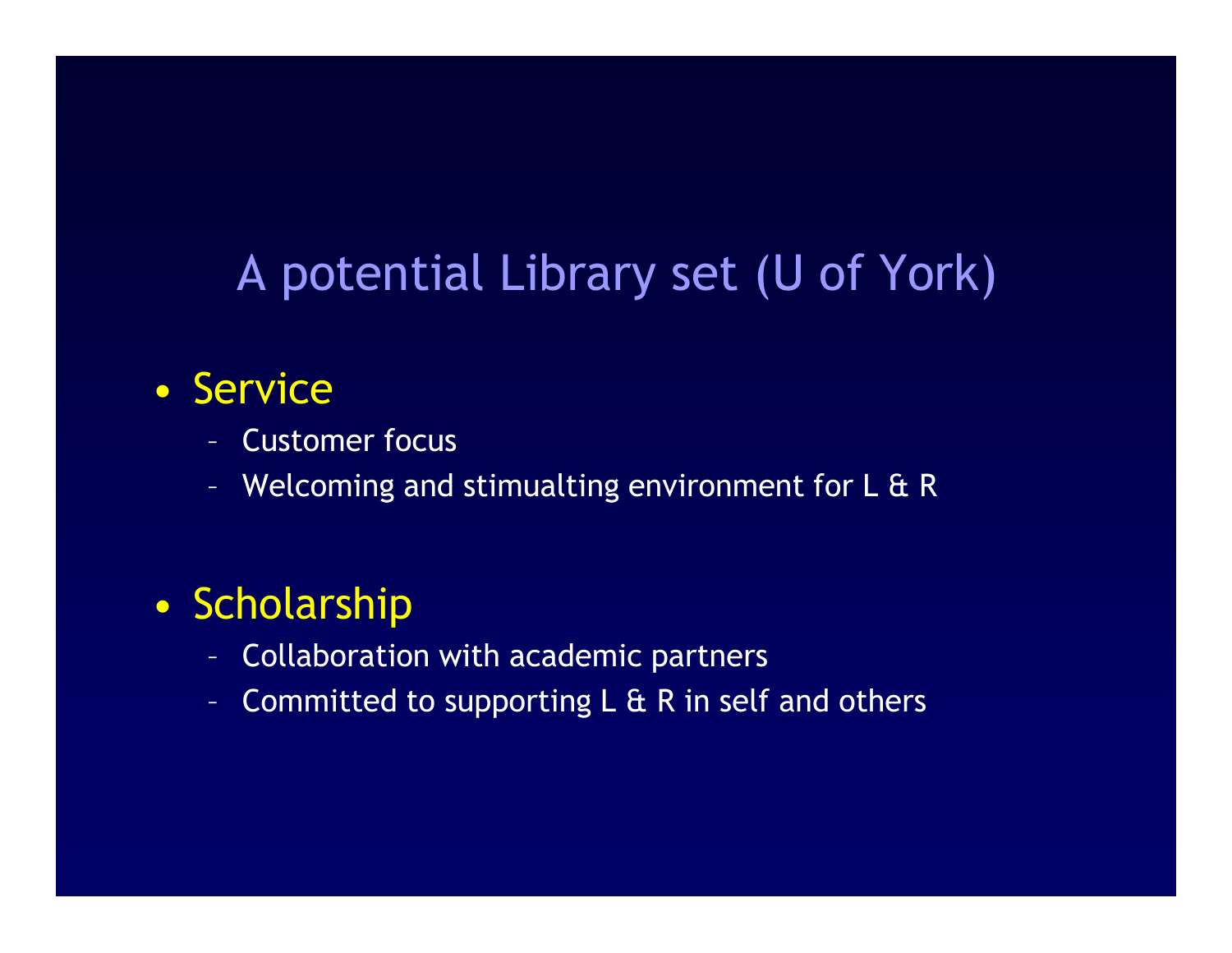### A potential Library set (U of York)

#### $\bullet$ Style

- Continuous improvement through creativity and innovation
- Openness, honesty and inclusivity in communication

#### $\bullet$ Respect

- –Promotion of equality of opportunity
- Respect for each other and for individual contributions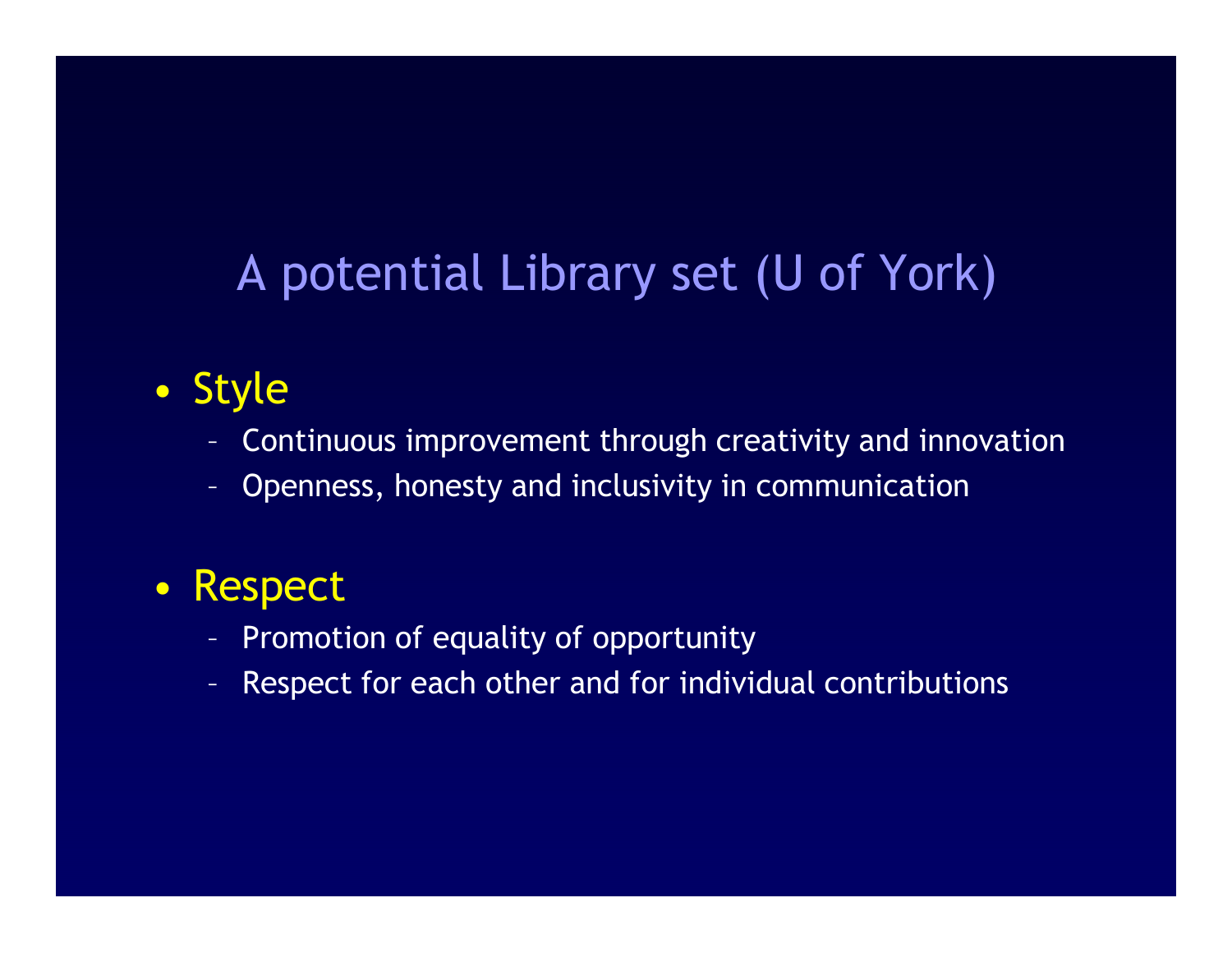#### Unmeasured assets?



**Petros A. Kostagiolas & Stefanos Asonitis. (2009). Intangible assets for academic libraries.** *Library Management***. 30 (6/7), p425.**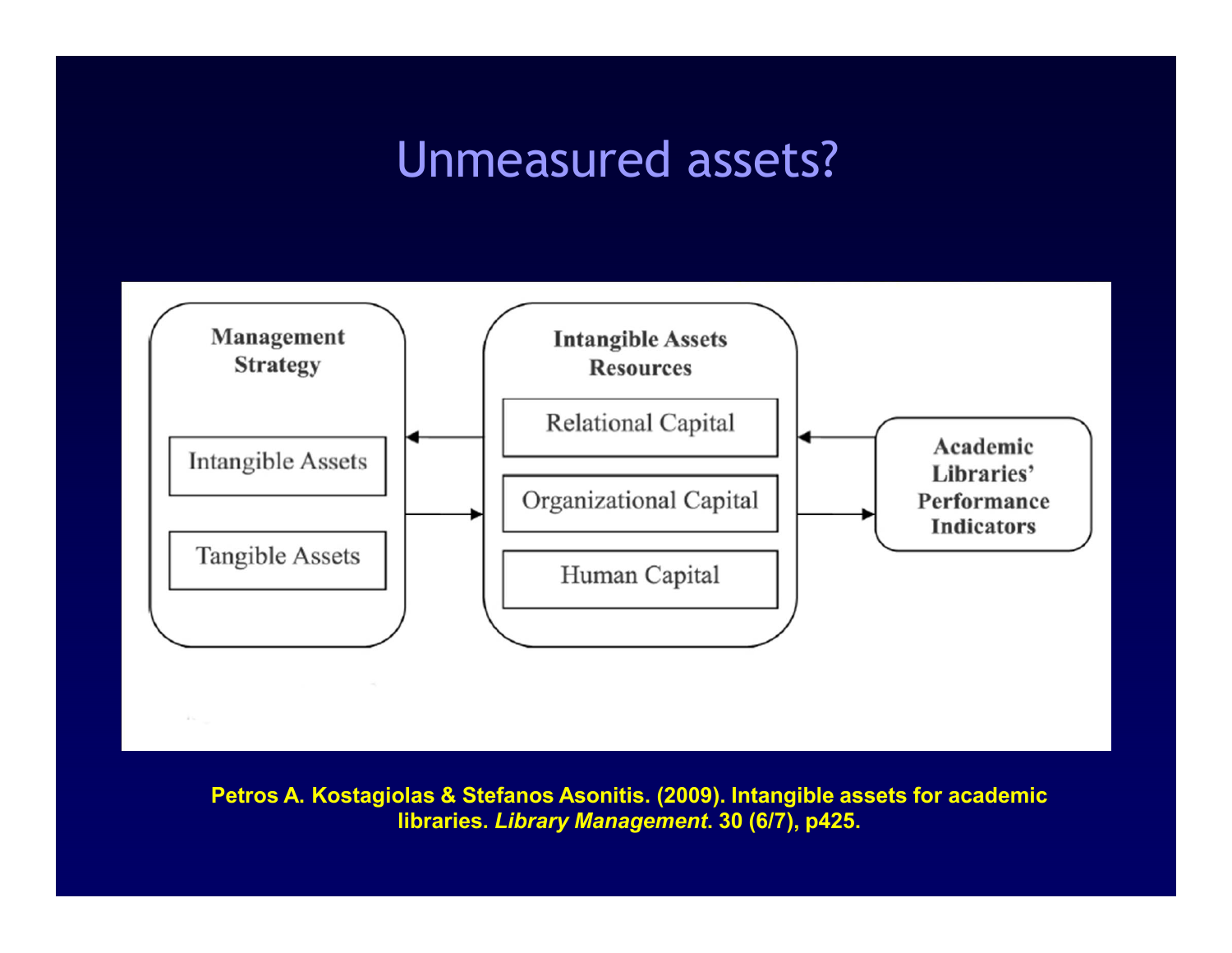### *Corrall & Sriborisutsakul*

#### Indicators for:

- •Human
- •**Structural**
- •Relational
- •Collections and service

assets linked to institutional objectives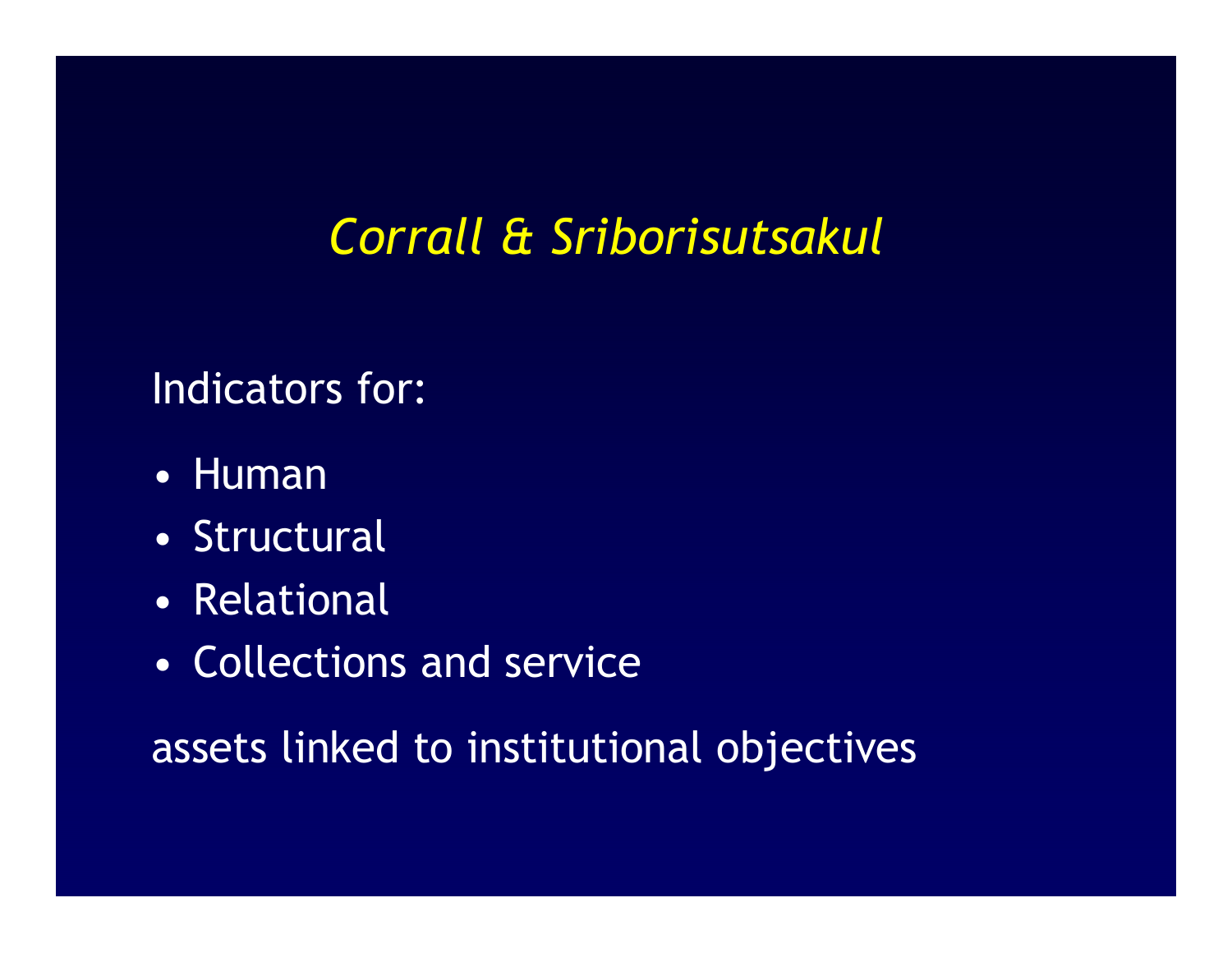# **A VALUE SCORECARD**

*An expression of the full worth of the academic research library*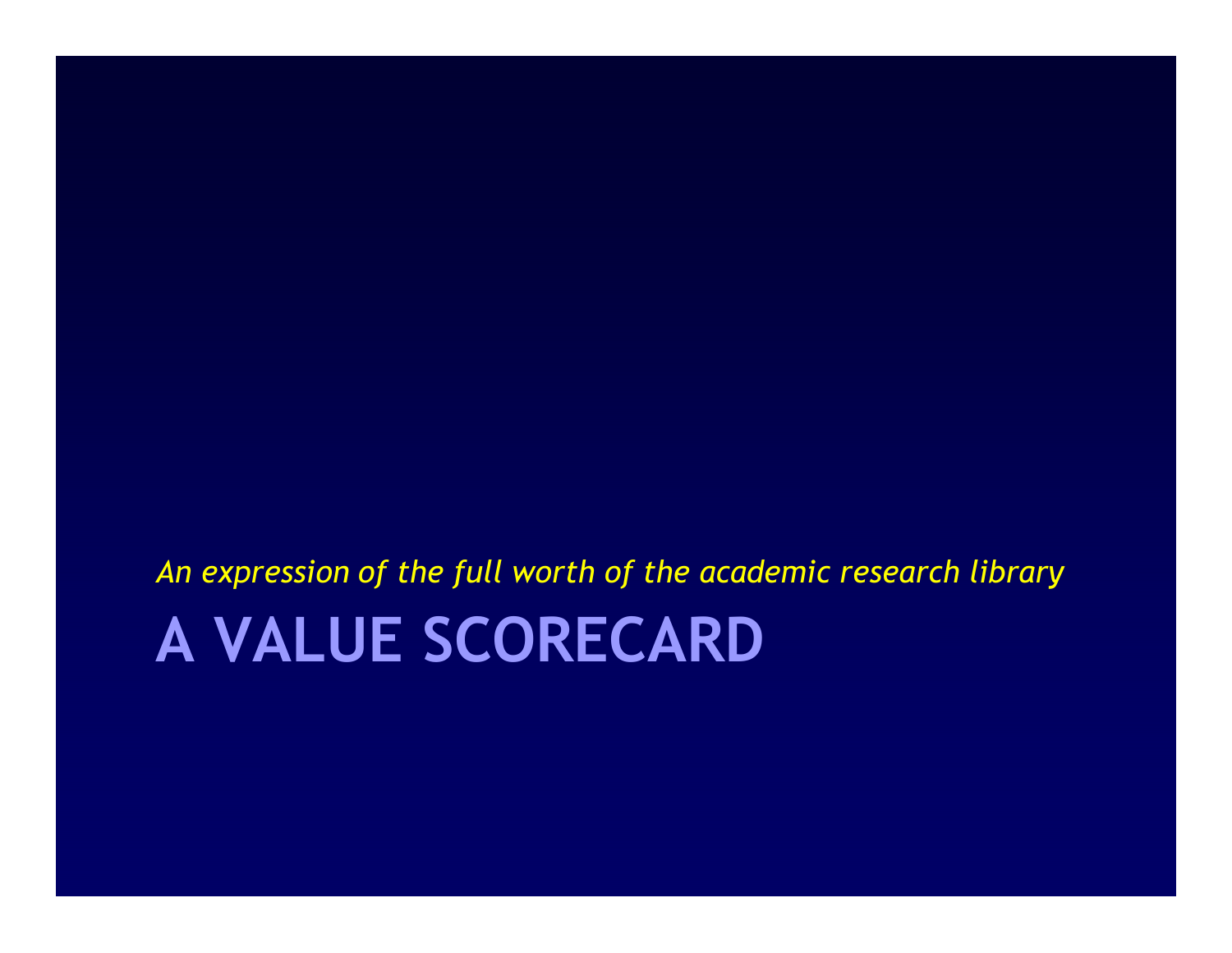### The Value ScorecardDimension 1: *Relational Capital*

#### •Competitive position capital

- $\sim$ Reputation
- $\mathcal{L}_{\mathcal{A}}$ Reach
- • Relational capital
	- $\sim$ External relationship development
	- $\mathcal{L}_{\mathcal{A}}$ Internal institutional relationship development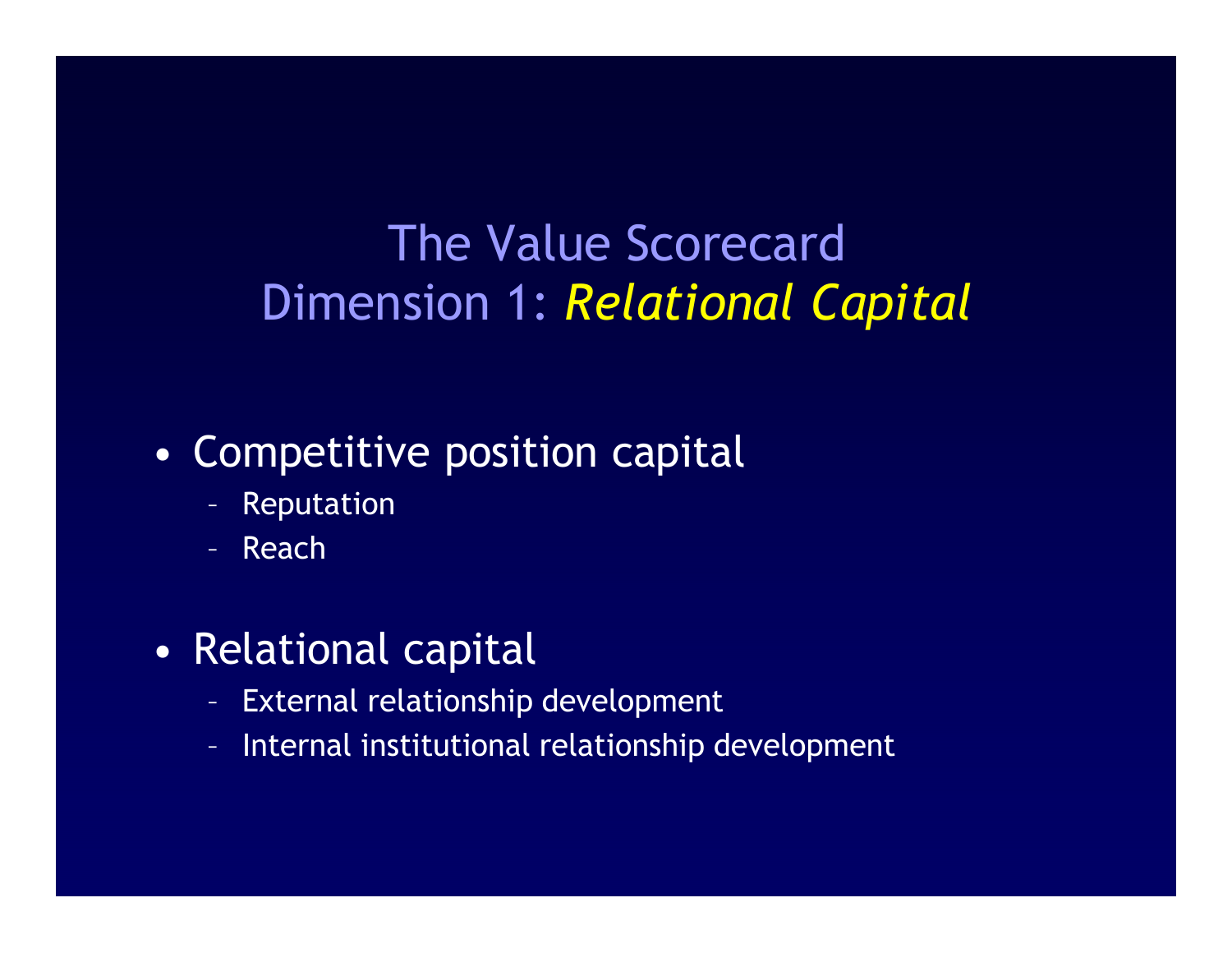### The Value ScorecardDimension 2: *Library Capital*

#### •Tangible capital

- –Collections
- –Environments
- $\sim$ Services

#### •Intangible capital

- $\sim$ Intangible assets formed around the above (meta-assets)
- $\sim$ Organizational capital
- $\mathcal{L}_{\mathcal{A}}$ Human capital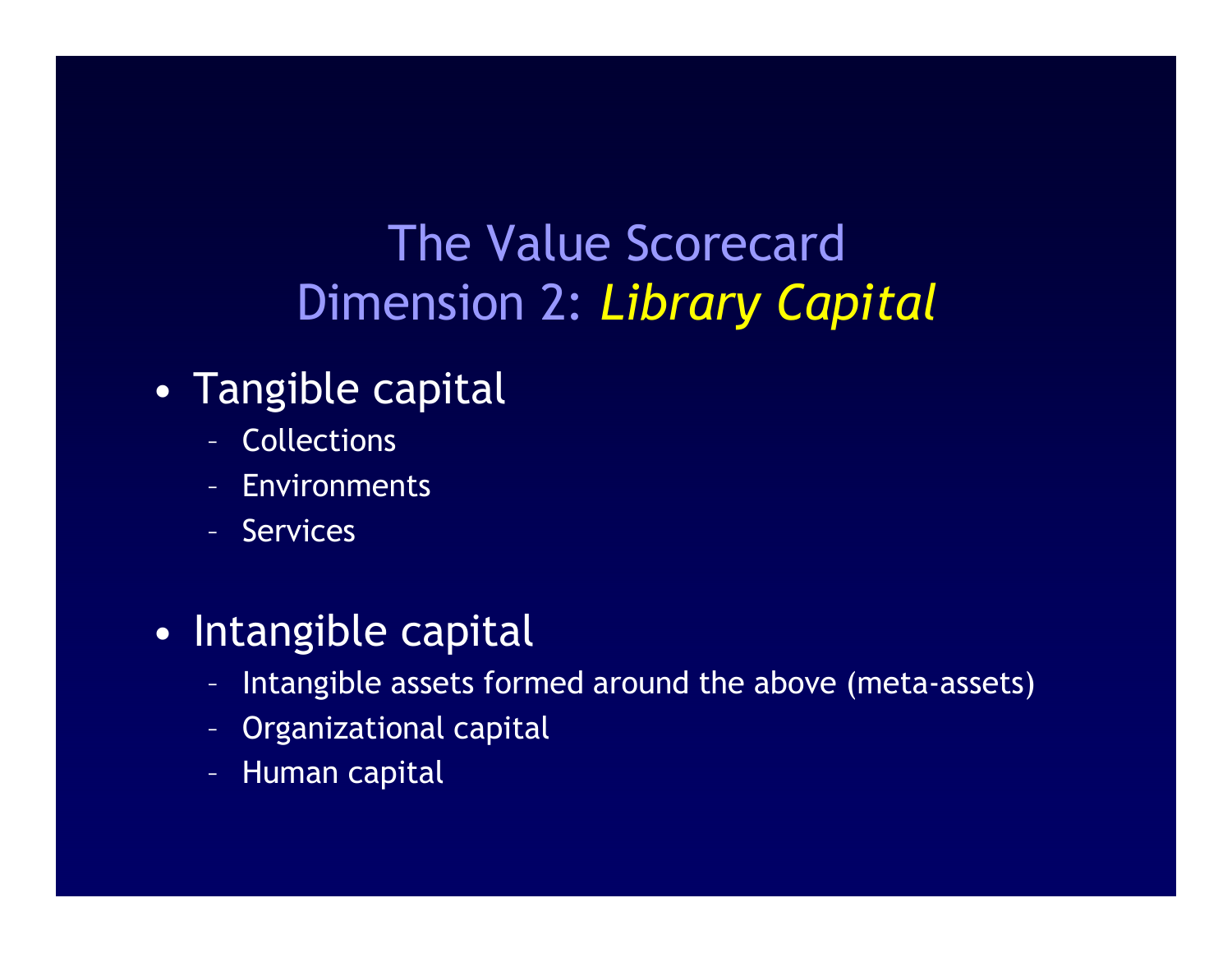### The Value ScorecardDimension 3: *Library Virtue*

#### •Social Capital developed beyond the Library

- $\sim$ Contribution to research
- $\mathcal{L}_{\mathcal{A}}$ Contribution to learning
- $\mathcal{L}_{\mathcal{A}}$ Contribution to employability
- –Contribution to professional and vocational intent
- $\sim$ Contribution to inclusivity
- $\sim$ Contribution to other common goods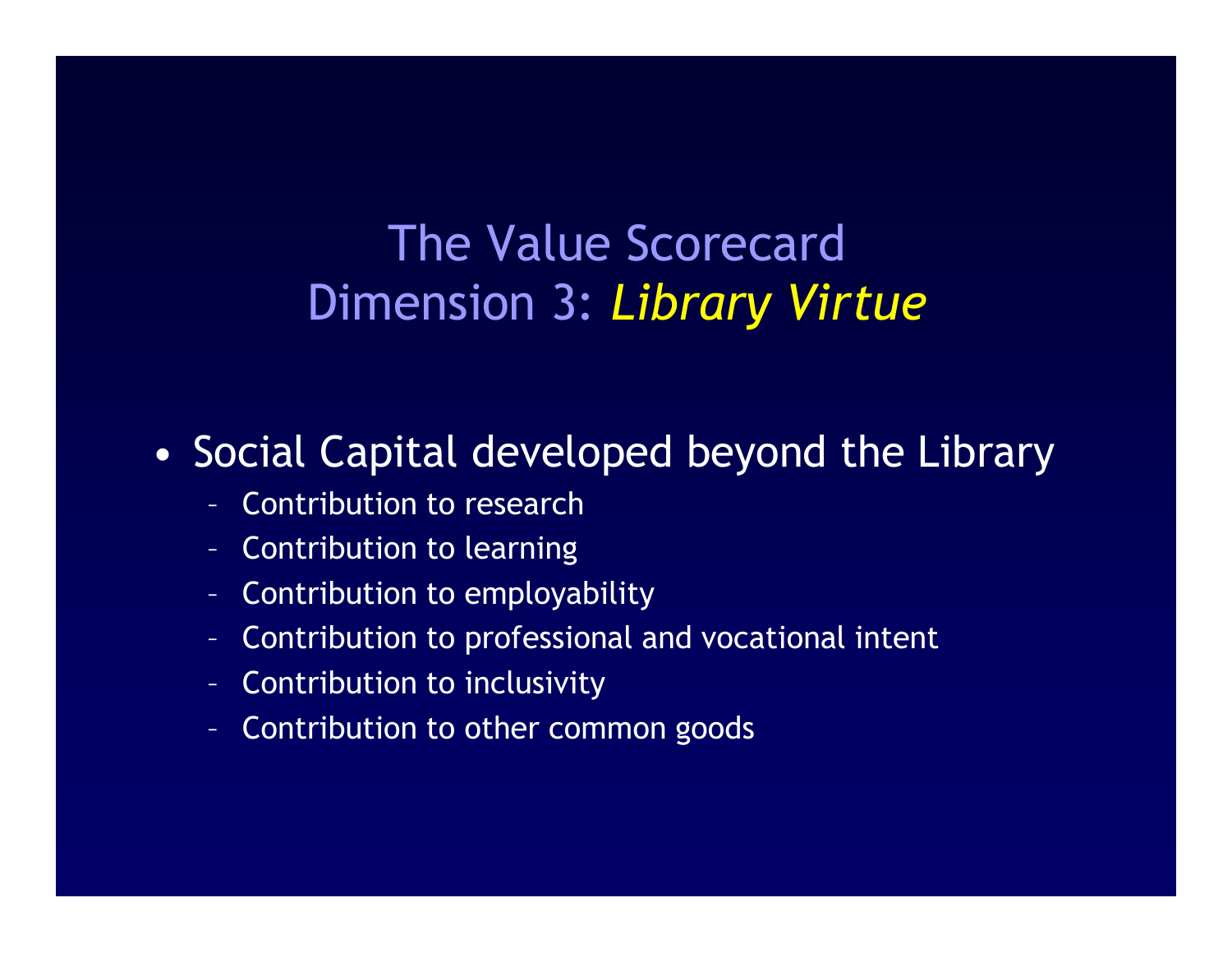#### The Value ScorecardDimension 4: *Library Momentum*

#### •Capital saved or gained by progress

- $\sim$ Capital assets developed early
- $\mathcal{L}_{\mathcal{A}}$ Facilitation of research capital
- $\mathcal{L}_{\mathcal{A}}$ Facilitation of learning capital
- –Facilitation of quality
- $\sim$ Capital saved by sustainability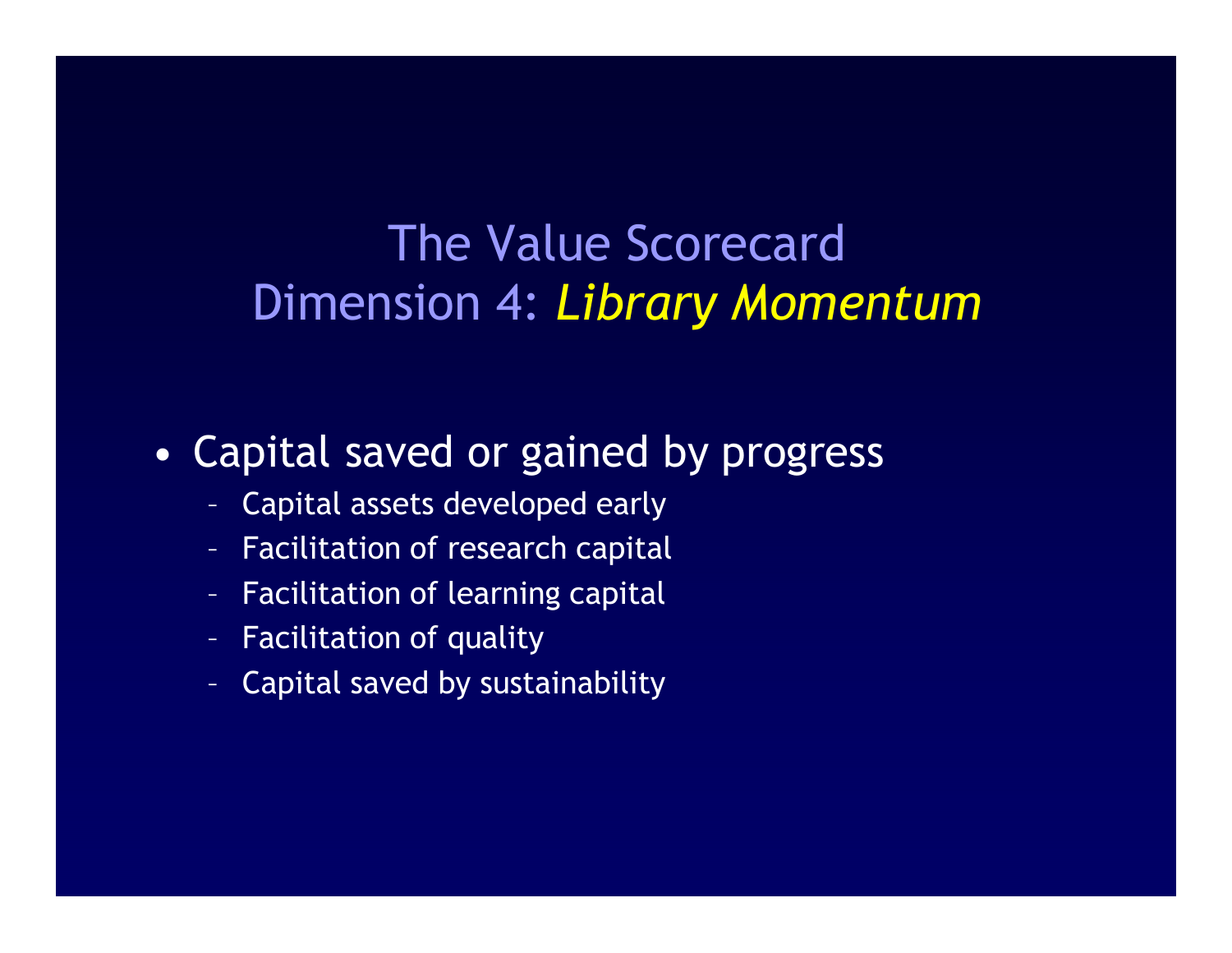#### Comparison with Balanced Scorecard

- $\bullet$  Financial – broadened to capital development of all kinds
- $\bullet$  Process – broadened to capital development intent
- $\bullet$ Customer – beyond immediate satisfaction
- $\bullet$  Learning – fundamental to human capital development but requires focus on intent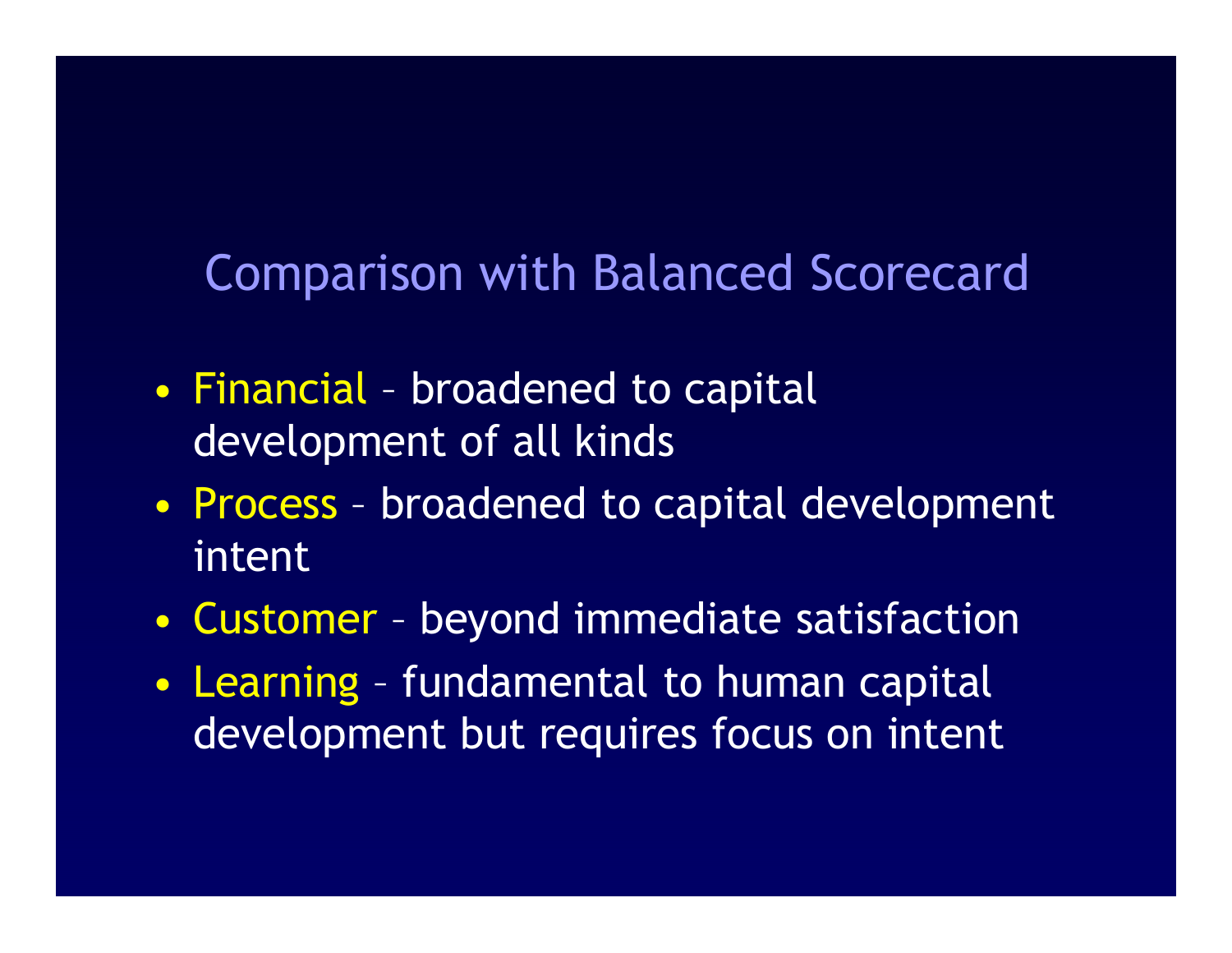### Tests 1?

- •Transcendent?
- •Values linked?
- •Cultural and Behavioural effect?
- •Coherent and full?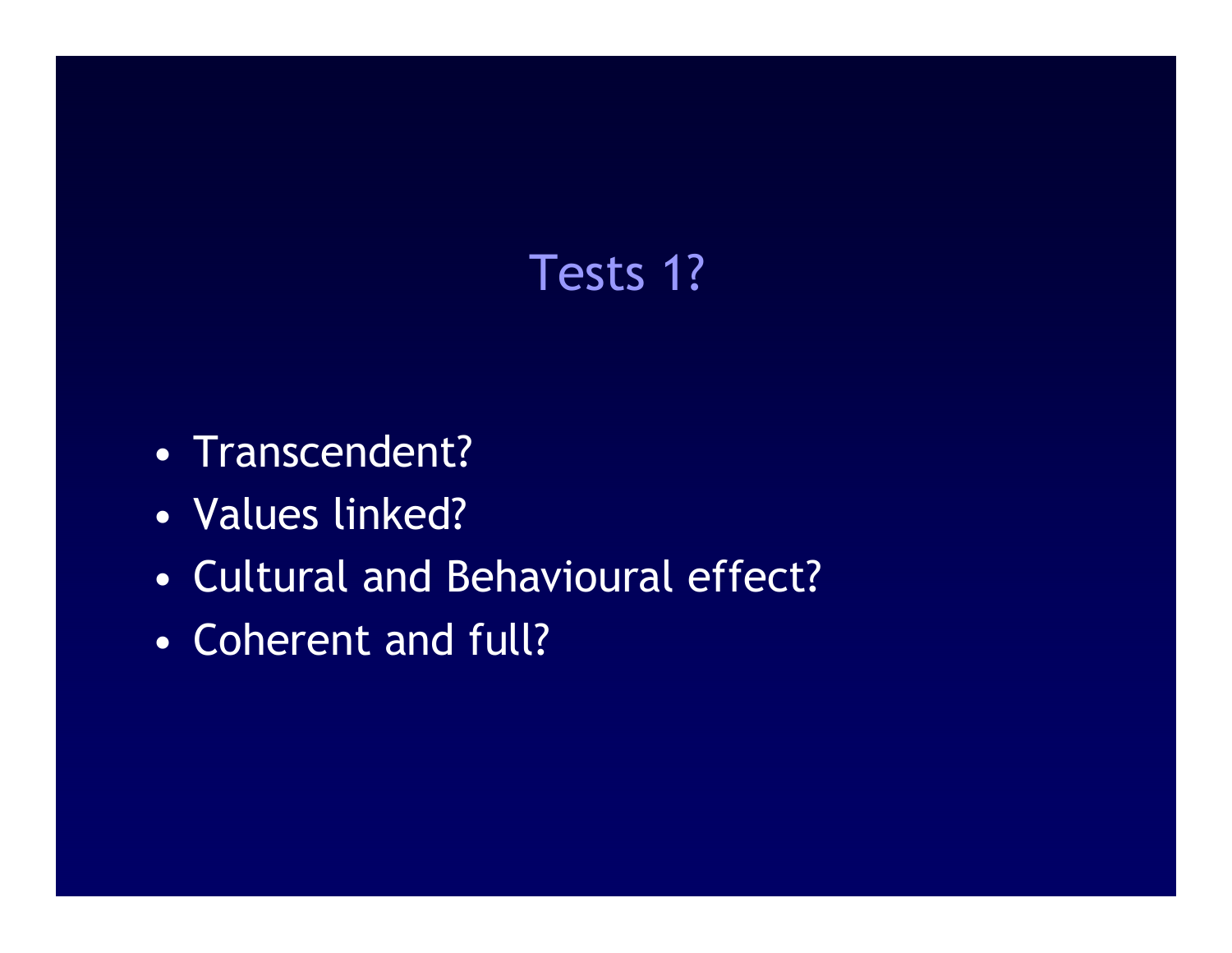### Tests 2?

- •Strategic relevance?
- •Institutional relevance?
- •Societal relevance?
- •Necessary *and* sufficient?
- •Balanced *or* choice of imbalance?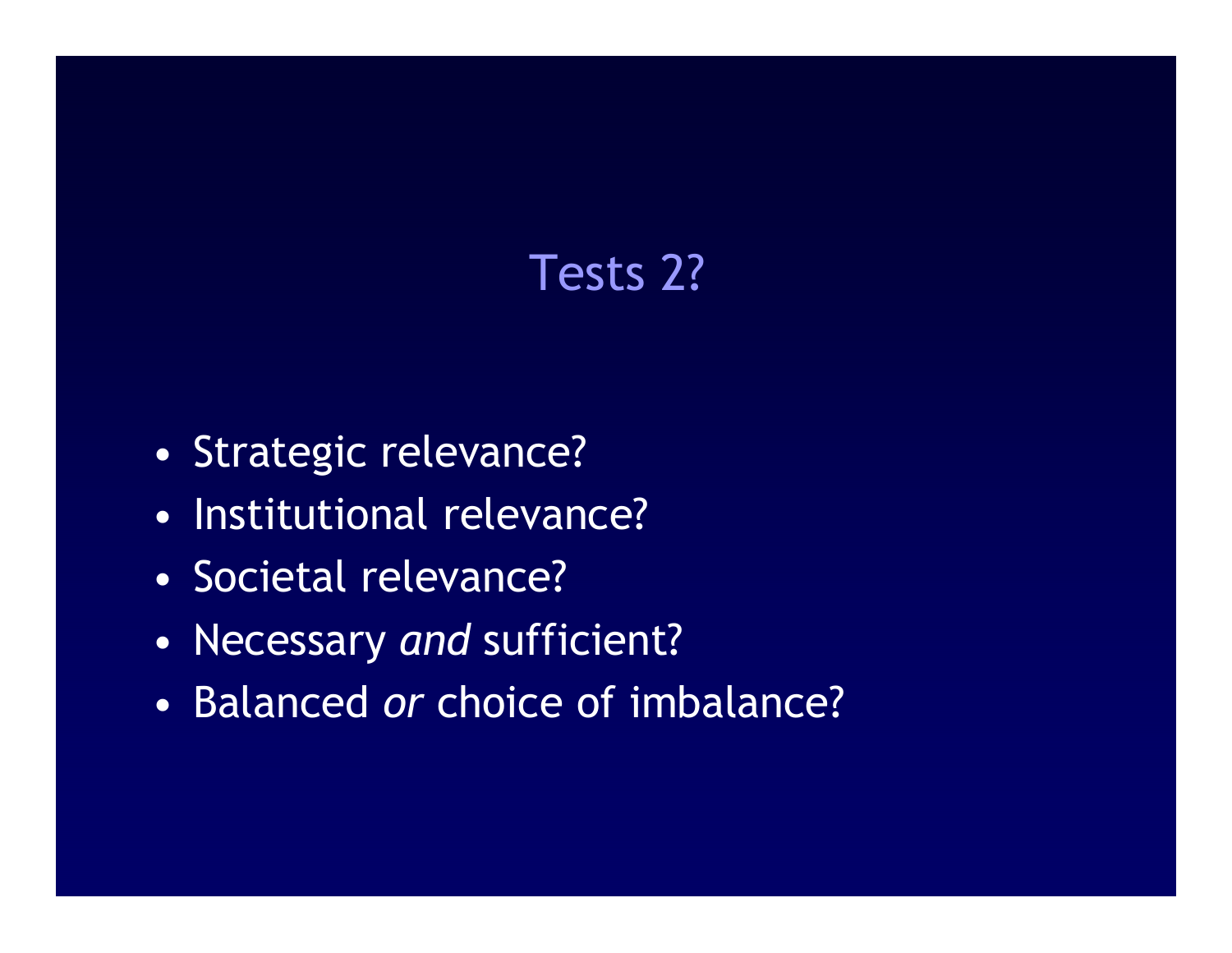### Conclusions and Questions